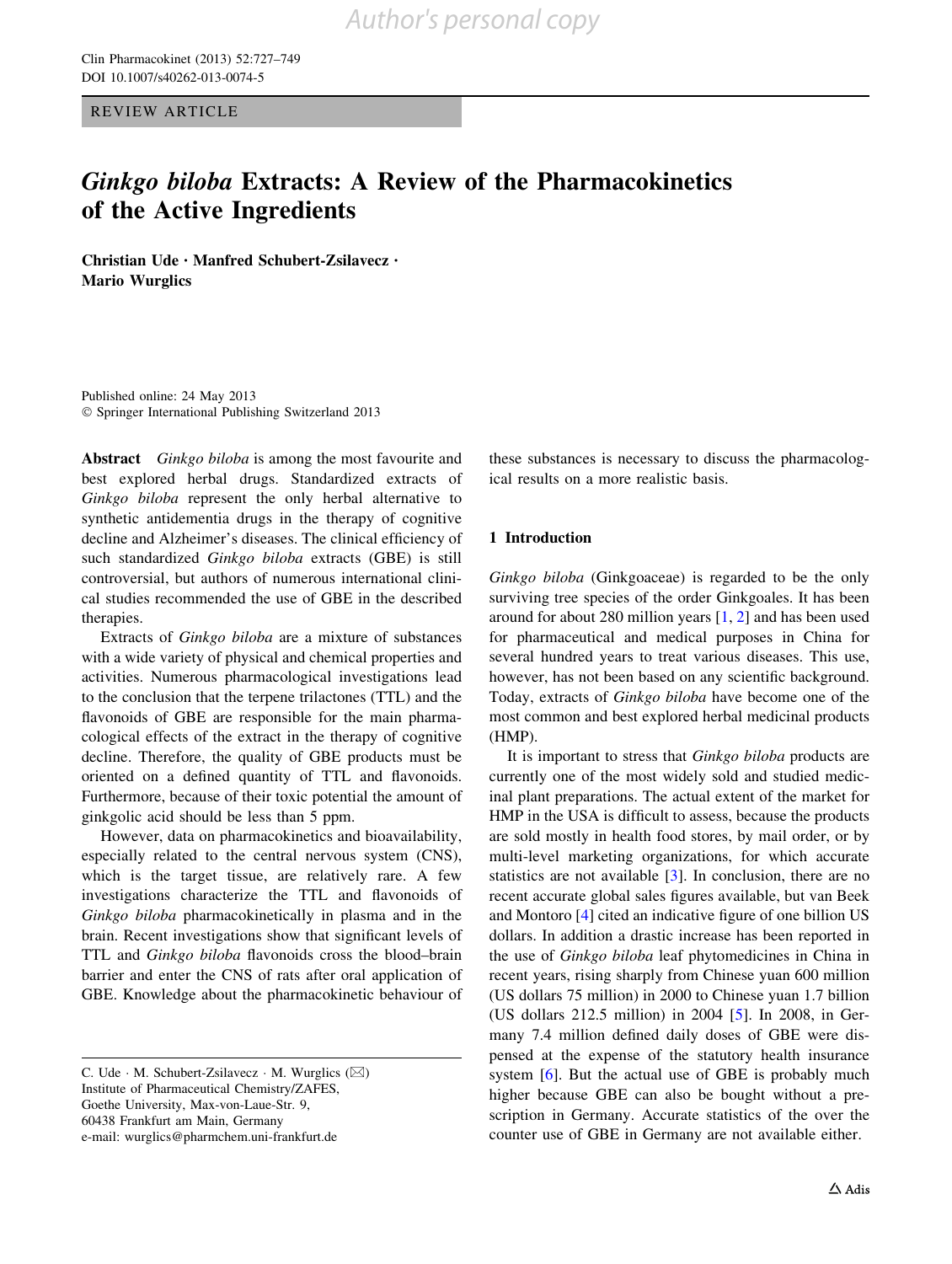Ginkgo biloba products are offered today in many different preparations sometimes without any kind of scientific background and control. However, in evidence-based medicine and all clinical investigations and treatments Ginkgo biloba should only be used in the form of standardized Ginkgo biloba extracts (GBE; e.g. EGb  $761^{\circ\circ}$ , LI  $1370^{\circledR}$ ) defined by a special composition and manufacturing process. A description of the variety of commercial extracts and the regulatory background is given later (see Sect. 2). GBE are widely used to ameliorate the symptoms of age-related cognitive decline in conditions ranging from mild memory impairment and cerebral insufficiency to dementia including Alzheimer's disease (AD). GBE is consequently used in modern phytotherapy as a herbal alternative to classic antidementia drugs. In addition, recent in vitro pharmacological investigations lead to the hypothesis that different ingredients of Ginkgo biloba [bilobalide (Bb)] can protect against neuronal degeneration resulting from ischaemic events [[7,](#page-18-0) [8\]](#page-18-0).

A decrease in mitochondrial function is known to play a key role in the aging process of the brain and age-related diseases such as AD [\[9](#page-18-0), [10](#page-18-0)]. In addition, oxidative stress, the direct result of the imbalance between the production of reactive oxygen species (ROS) and reactive nitrogen species (RNS), as well as intracellular antioxidant defences, are invariably involved in the onset of neurological pathologies such as AD  $[11-13]$ . In 2009 the German Institute for Quality and Efficiency in Health Care (IQWiG [\[14](#page-18-0)]) published an extensive meta-analysis of clinical studies which investigated the effects and benefits of EGb  $761^{\circ}$ . In conclusion this meta-analysis indicates a positive effect, especially in relation to daily life activity and cognitive efficiency, and moreover showed that the GBE EGb  $761^{\circ}$  has only few side effects and is well accepted by patients [\[15](#page-18-0)]. In addition, numerous further clinical studies also illustrated benefits for patients with age-related cognitive decline after taking standardized GBE [\[16–18](#page-18-0)]. However, other clinical studies on EGb  $761^{\circ}$  challenged the effects and benefits of the use of EGb  $761^{\circ}$  [\[19](#page-18-0), [20](#page-18-0)]. The Cochrane systematic review by Kasper and Schubert [\[21](#page-18-0)] discusses the relevant differences between the two reviews by the IQWIG [[15\]](#page-18-0) and by Birks and Grimley Evans [\[20](#page-18-0)]. In contrast to the review by the IQWiG [\[15](#page-18-0)], Birks et al. [[20\]](#page-18-0) also included studies carried out with GBE products of poor quality. Furthermore, some studies also included people with age-related cognitive problems instead of dementia. These facts could explain why Birks et al. concluded that GBE products have no effects for patients with dementia compared to placebo.

The current review summarizes the pharmacokinetic data available of Ginkgo biloba TTL and flavonoids and compares the concentrations used in the in vitro pharmacological studies with determined maximal plasma and brain concentrations of the active ingredients. It is based on a systematic literature search in the database Pubmed (using the keywords ''ginkgo'', ''ginkgo flavonoids'', ''ginkgo terpenelactones'', ''ginkgolides'', ''bilobalide'', ''ginkgo pharmacokinetics'').

#### 2 Regulatory Background of Herbal Medicines

Herbal medicines have been used in healthcare worldwide since the earliest days of humankind. Even in developed countries, patients rely on medicinal plants and herbal medicines in their primary care. Recognition of their clinical, pharmaceutical and economic value is still growing, although this varies widely among countries and is in most cases linked to the legal position of these herbal preparations. In some countries, phytomedicines are well established, whereas in others they are sold as dietary supplements. In the USA, most herbal products are regulated as foodstuff, food supplements or dietary supplements, even though many are used as folk remedies by consumers. In Germany, HMP can be offered as ''rational'' medicines (§21, §105 AMG) licensed to a defined medical indication, as ''traditional use'' (i.e. products based on §39a AMG), dietary supplements, as food or as homoeopathic products [\[22](#page-18-0)].

Irrespective of any regulatory issues, plants or parts of plants should only be used in the form of standardized extracts in evidence-based medicine. Theses standardized extracts are defined by the quality of their raw plant material and the manufacturing process. Thus this combination leads to a defined composition of ingredients in each extract. The USP 32 (United States Pharmacopeia 32) and the European Pharmacopoeia 6.1 published monographs for GBE and GBE formulations. USP 32 contains monographs on Ginkgo, powdered Ginkgo extract, Ginkgo capsules and Ginkgo tablets. The European Pharmacopoeia 6.1 contains a monograph on Ginkgo biloba extract. Both pharmacopeias refer to the standardized dry extract (produced with acetone 60 %, drug/extract ratio (DER) 35–37:1; e.g. EGb 761<sup>\eff</sup>, Li 1370<sup>\eff{0}</sup>) with a defined composition (5–7  $\%$  TTL, 22–27 % flavonoids,  $\leq$ 5 ppm ginkgolic acids, see also part IV) which is also preferred by the German Federal Health Agency (Commission E  $[23]$  $[23]$ ). The Commission E and the IQWiG recommended 120–240 mg of this dry extract a day for a 'symptomatic treatment of disturbed performance in organic brain syndrome within the regimen of a therapeutic concept in cases of demential syndromes such as Alzheimer's disease' and pointed out that the patients experience a benefit after taking e.g. [24](#page-18-0)0 mg EGb 761<sup> $\textcircled{}$ </sup> per day [[15,](#page-18-0) 24]. The World Health Organization (WHO) has accepted the aforementioned standardized extract as an antidementia drug on the basis of pharmacological in vitro and in vivo studies as well as numerous clinical studies supporting the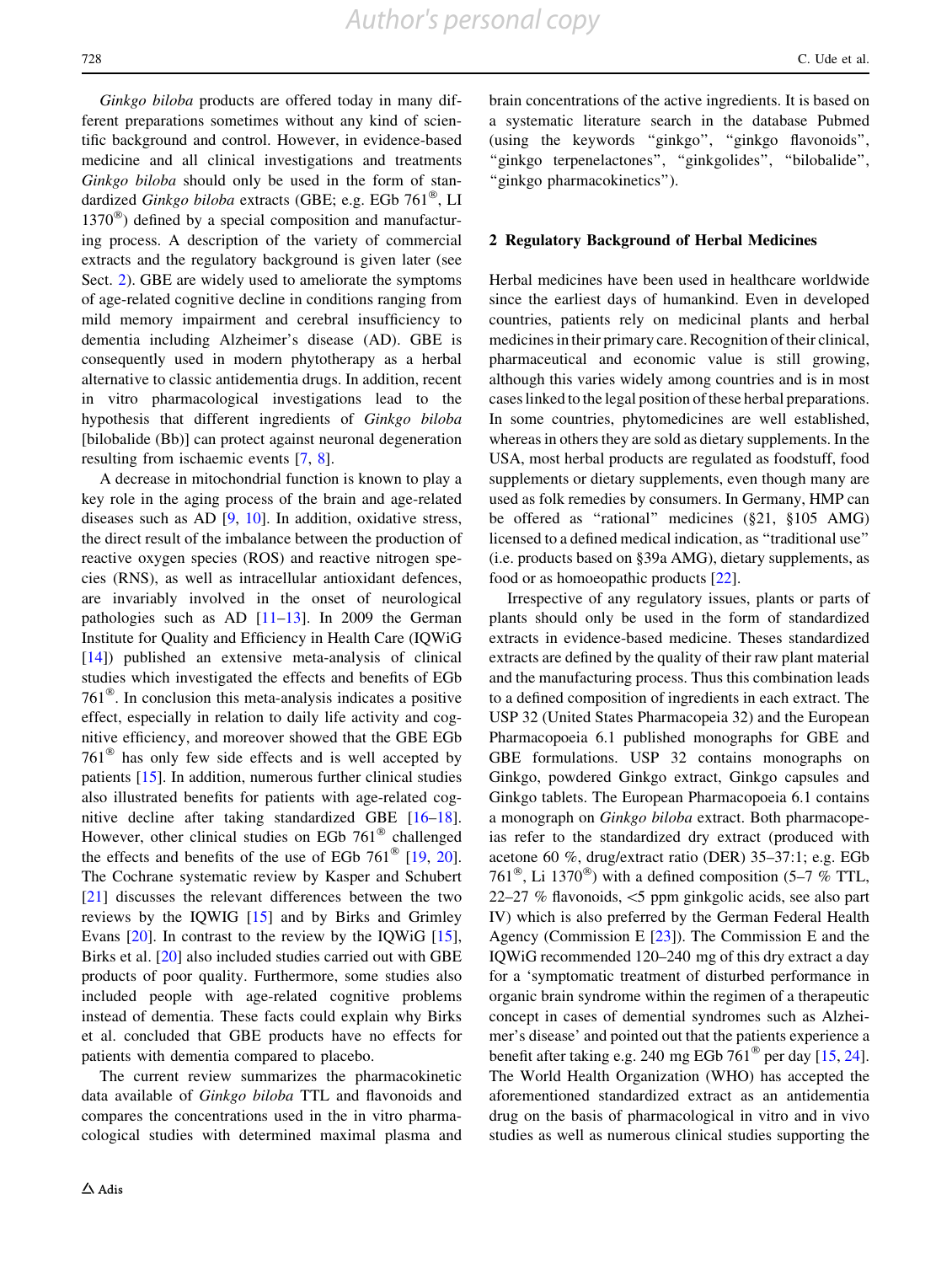<span id="page-2-0"></span>efficacy of EGb  $761^{\circ}$  in the CNS with a daily dose of 240 mg EGb  $761^{\circ}$  [\[15](#page-18-0), [25](#page-18-0), [26](#page-18-0)]. Moreover, GBE has been listed in the Anatomical Therapeutic Chemical (ATC) Classification Index since 2000. The safety of GBE has been documented for several years [[27,](#page-18-0) [28](#page-18-0)]. Today, EGb  $761^{\circ}$  is the best explored standardized extract in terms of clinical efficiency, in vivo and in vitro pharmacology and pharmacokinetics.

The following review focuses mainly on GBE that conform with the monograph of the USP 32, the European Pharmacopoeia 6.1 and the German Commission E. The brand name and its composition will be bookmarked individually (see Table [1\)](#page-3-0) if important aspects refer to other Ginkgo biloba extracts. This review also contains human and animal data from different studies. The implementation of animal data in the review is necessary because of the lack of human data, especially regarding the CNS availability of the ginkgolides and flavonoids.

#### 3 Compounds and Pharmacology

Ginkgo biloba contains different components such as flavonoids, terpene trilactones, proanthocyanidines, ginkgolic acids, biflavone, polyflavones and ginkgotoxins [\[29](#page-18-0), [30](#page-18-0)]. Variations in the amount of the different components in the plant are primarily related to harvesting periods, drying process and storage. However, as discussed before, in case of evidence-based medicine, the standardized GBE (e.g. EGb 761 $^{\circ}$  and LI 1370 $^{\circ}$ ) represents the pharmaceutically used and recommended form of Ginkgo biloba.

The standardized GBE consists, among others, of two major fractions with specific pharmacological profiles: the terpene trilactones (TTL) (ginkgolide A (GKA), B (GKB), C (GKC), J (GKJ) and bilobalide (Bb) (see Fig. [1](#page-4-0)a and [1b](#page-4-0)) in a concentration of 5.4–6.6 % (GKA, GKB and GKC together 2.8–3.4 % and Bb 2.6–3.2 %), and the flavonoids, comprising 22–27 % of the extract. The flavonoid fraction is composed mainly of three flavonols, namely quercetin, kaempferol and isorhamnetin (see Fig. [1](#page-4-0)c), which are combined with at least one sugar moiety (see Fig. [1d](#page-4-0)). The amount of ginkgolic acids (see Fig. [1](#page-4-0)e) in GBE must be less than 5 ppm. It is undisputed today that the pharmacologically active compounds of GBE are the TTL and the flavonoids [\[9](#page-18-0), [31](#page-18-0)].

#### 3.1 Terpene Trilactones

The TTL compound class is very rare in the plant kingdom; it has only been found in Ginkgo biloba so far. Detailed structures of the TTL are shown in Fig. [1a](#page-4-0). Ginkgolides, which are  $C_{20}$  diterpenes, consist of six five-membered rings, that is a spiro[4,4]nonane carbocylic ring, three

lactones and a tetrahydrofuran, whereas Bb is a sesquiterpene. They are the only known natural products possessing a tert-butyl group [\[32](#page-18-0)].

It was shown that EGb  $761^{\circ}$  protects mitochondria from age-related damage and improves mitochondrial function and energy metabolism; this action is mainly due to the ginkgolides and Bb. In recent times, this hypothesis has been discussed as a predominant mechanism of EGb 761<sup>®</sup> action, because it is well established that the decreased mitochondrial function plays a major role in the pathophysiology of AD  $[9, 10, 33-36]$  $[9, 10, 33-36]$  $[9, 10, 33-36]$  $[9, 10, 33-36]$ . A concentration of 10 µg/mL EGb  $761^{\circ\circ}$ , containing approx. 300 ng/mL Bb and 300 ng/mL ginkgolides, protected PC12 cells against  $H_2O_2$  in vitro [\[35](#page-18-0)]. The same concentration protected the complexes of the mitochondrial respiratory chain in PC12 cells against thenoyltrifluoroacetone (TTFA),  $NaN<sub>3</sub>$ (10 mmol/L) and oligomycin (10  $\mu$ mol/L) [[9\]](#page-18-0). In addition, low concentrations of EGb 761<sup> $\degree$ </sup> (10  $\mu$ g/mL) were able to reduce sodium nitroprusside (SNP)-induced mitochondrial membrane potential changes; ATP levels could be stabi-lized at concentrations as low as 5 µg/mL EGb 761<sup><sup>®</sup> [\[36](#page-18-0)].</sup> Two possible molecular mechanisms for the mitochondrial protection by EGb  $761^{\circ\circ}$  are discussed [\[37](#page-19-0)]: (i) platelet activating factor (PAF, 1-O-alkyl-2-acetyl-sn-glycero-3 phosphocholine) receptor antagonism [[38\]](#page-19-0) and (ii) an interaction with chloride channels [\[7](#page-18-0), [39](#page-19-0)].

- (i) The TTL inhibit the effect of PAF at the PAF receptor. GKB is the strongest PAF antagonist in comparison to the other TTL; GKB is 25 times stronger than, for example, GKC [\[40](#page-19-0)]. A further study showed that the PAF antagonism was effective in the submicromolar range (GKA, half maximal inhibitory concentration  $[IC_{50}] = 0.74 \mu mol/L; \quad GKB, \quad IC_{50} = 0.25 \mu mol/L$ [[41,](#page-19-0) [42\]](#page-19-0). PAF is a potent phospholipid mediator of leukocyte functions, platelet aggregation and pro-inflammatory signalling. Since TTL act as antagonists of PAF, they are able to improve blood circulation. Excessive PAF promotes neuronal damage; and inhibition of this process plays a critical role in neuronal survival and prevention of ischaemic brain injury [[31,](#page-18-0) [38](#page-19-0), [43](#page-19-0)–[47\]](#page-19-0).
- (ii) TTL also act as selective use-dependent blockers of glycine-activated chloride channels in the hippocampal neurones of the rat. The  $IC_{50}$  values for saturating blocking action of GKB and GKC are 0.273 and 0.267 µmol/L, respectively, whereas GKA and GKJ are less effective (IC<sub>50</sub> values 1.97 and 2.0  $\mu$ mol/L) [[39,](#page-19-0) [48](#page-19-0)]. Kondratskaya et al. pointed out that GKB inhibits glycine currents in a non-competitive manner. Furthermore, GKB has an increased sensitivity for inhibitory glycine receptors if the receptor contains a  $\beta$ -subunit. In this case, the IC<sub>50</sub> value decreases to the nanomolar range [[49\]](#page-19-0).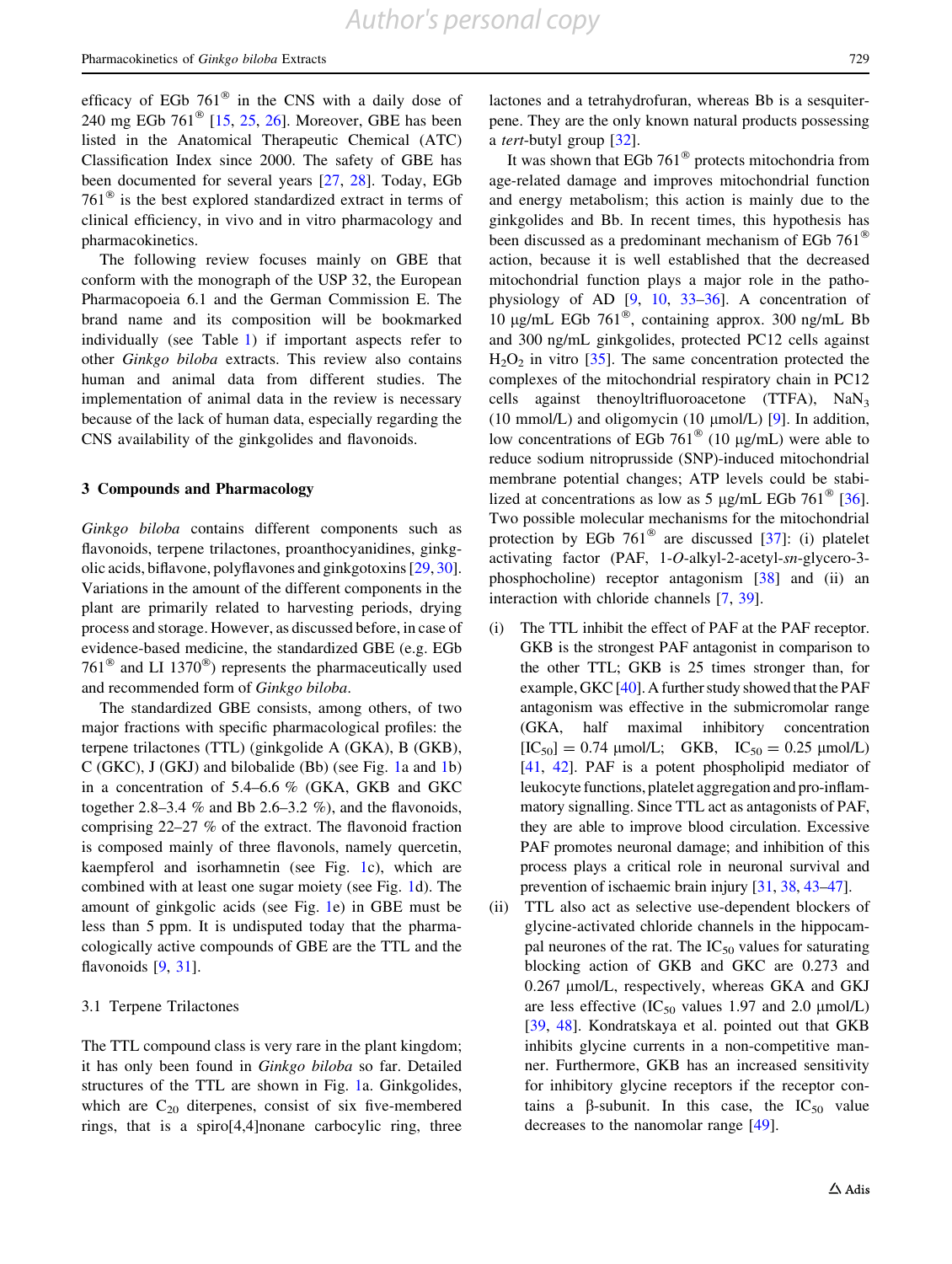<span id="page-3-0"></span>

|  |  | <b>Table 1</b> Detailed overview on used <i>Ginkgo biloba</i> extracts and products |  |  |  |  |  |  |  |
|--|--|-------------------------------------------------------------------------------------|--|--|--|--|--|--|--|
|--|--|-------------------------------------------------------------------------------------|--|--|--|--|--|--|--|

| Extract                                                                                                                           | Composition                                                                                                                                                                                                                | Comment                                            | References                                                  |
|-----------------------------------------------------------------------------------------------------------------------------------|----------------------------------------------------------------------------------------------------------------------------------------------------------------------------------------------------------------------------|----------------------------------------------------|-------------------------------------------------------------|
| EGb 761 <sup>®</sup> (Tebonin <sup>®</sup> ) (Dr. W. Schwabe GmbH,<br>Karlsruhe, Germany)                                         | Ginkgolide A, B, C, J and bilobalide in a<br>concentration of $5-7$ %, and the flavonoids, making<br>up $22-27$ % of the extract                                                                                           | Conforms with<br>USP and<br>Pharm. Eur.            | [3, 80, 100]<br>109, 110, 127,<br>$144, 147-$<br><b>150</b> |
| LI 1370 <sup>®</sup> (Kaveri®) (Lichtwer Pharma GmbH,<br>Berlin, Germany)                                                         | Ginkgolide A, B, C, J and bilobalide in a<br>concentration of $5-7$ %, and the flavonoids, making<br>up 22-27 % of the extract                                                                                             | Conforms with<br>USP and<br>Pharm. Eur.            | $[143]$                                                     |
| Ginkgo biloba leaf extract (Istituto Biochimico<br>Pavese, Pavia, Italy)                                                          | No details                                                                                                                                                                                                                 | No evaluation<br>possible                          | [139, 141]                                                  |
| Ginkgo biloba extract (Obsidian, Port Talbot,<br>UK)                                                                              | The tablet was stated to contain 28.8 mg flavonoids<br>and 7.2 mg terpene lactones                                                                                                                                         | No evaluation<br>possible                          | $[121]$                                                     |
| Ginkgo biloba tablets (purchased from Boots<br>Glasgow, UK)                                                                       | Tablets had a stated content of 28.8 mg of total<br>flavonoid glycosides                                                                                                                                                   | No evaluation<br>possible                          | $[138]$                                                     |
| TianBaoNing® capsules (a commercially<br>available Ginkgo biloba leaf extract product)                                            | Standardized to contain 9.6 mg of flavonol<br>glycosides and 2.4 mg of terpenes per capsule                                                                                                                                | No evaluation<br>possible                          | $\left[5\right]$                                            |
| Gineton®                                                                                                                          | No detailed description                                                                                                                                                                                                    | No evaluation<br>possible                          | [142]                                                       |
| Ginkgo biloba extract tablets (obtained from<br>Zhejiang CONBA Pharmaceutical<br>Manufacturing Company, Ltd., Hangzhou,<br>China) | Containing 1.134 mg Q, 1.223 mg K                                                                                                                                                                                          | Does not<br>conform with<br>USP and<br>Pharm. Eur. | [119, 151]                                                  |
| GBE supplied by Tama Seikagaku-Kogyo Co.<br>(Tokyo, Japan)                                                                        | Containing 24.9 % flavonoids, 10.6 % TTL (2.9 %<br>ginkgolide A, 1.4 $%$ ginkgolide B, 2.1 $%$<br>ginkgolide C and 4.2 % bilobalide)                                                                                       | Conforms with<br>USP and<br>Pharm. Eur.            | [76, 77]                                                    |
| GBE purchased from Zhejiang Comba<br>Pharmaceutical Co., Ltd (Lanxi, Zhejiang,<br>China)                                          | Containing 26.1 % flavonols, 8.9 % TTL (2.3 %<br>ginkgolide A, 1.5 % ginkgolide B, 1.1 %<br>ginkgolide C and 4.4 % bilobalide)                                                                                             | Conforms with<br>USP and<br>Pharm. Eur.            | [152]                                                       |
| Powder of GBE Tama Biochemical Co., Ltd.<br>(Tokyo, Japan)                                                                        | Containing 24.2 % flavonoids and 9.4 % terpenes                                                                                                                                                                            | Conforms with<br>USP and<br>Pharm. Eur.            | [153]                                                       |
| GBE dry powder (Indena S.A., Milan, Italy)                                                                                        | Containing 6.2-7.1 % TTL and 21-24.4 %<br>flavonoids                                                                                                                                                                       | Conforms with<br>USP and<br>Pharm. Eur.            | [154]                                                       |
| GBE (Hong Kong, Herbs Product Ltd., Kowloon, 22.9 % flavonol glycosides, 6.8 % TTL<br>Hong Kong)                                  |                                                                                                                                                                                                                            | Conforms with<br>USP and<br>Pharm. Eur.            | [155]                                                       |
| Ginkgolon-24 provided by Tokiwa<br>Phytochemical Co., Ltd. (Chiba, Japan)                                                         | Over 24 $%$ flavonoid glycosides and 6 $%$ terpene<br>lactones and <1 ppm ginkgolic acids                                                                                                                                  | Conforms with<br>USP and<br>Pharm. Eur.            | [156, 157]                                                  |
| Centrum Herbals (distributed by Whitehall-<br>Robins Healthcare, Madison, USA)                                                    | 24 % flavonoid glycosides and 6 % terpene lactone                                                                                                                                                                          | Conforms with<br>USP and<br>Pharm. Eur.            | $[3]$                                                       |
| Geriaforce <sup>TM</sup> tincture (fresh plant tincture)                                                                          | 1 mL contains the equivalent of 920 mg Ginkgo<br><i>biloba</i> leaves as active ingredients; DER = 1:9,<br>65 % $(v/v)$ ethanol is used for extraction<br>(containing 236.97 µg/mL Bb; 109.21 µg/mL GA;<br>54.01 μg/mL GB) | Does not<br>conform with<br>USP and<br>Pharm. Eur. | [127]                                                       |
| Ginkgo fresh plant extract tablet                                                                                                 | 90 mg of Ginkgo fresh plant extract (DER = $3-5:1$ ;<br>extracted with 67 % ethanol $v/v$ ) (1 tablet contains<br>493.74 μg Bb; 220.38 μg GA; 131.14 μg GB)                                                                | Does not<br>conform with<br>USP and<br>Pharm. Eur. | [127]                                                       |

DER drug/extract ratio, GA ginkgolide A, GB ginkgolide B, Q quercetin, K kaempferol, TTL terpene trilactone, USP United States Pharmacopeia, Pharm. Eur. European Pharmacopoeia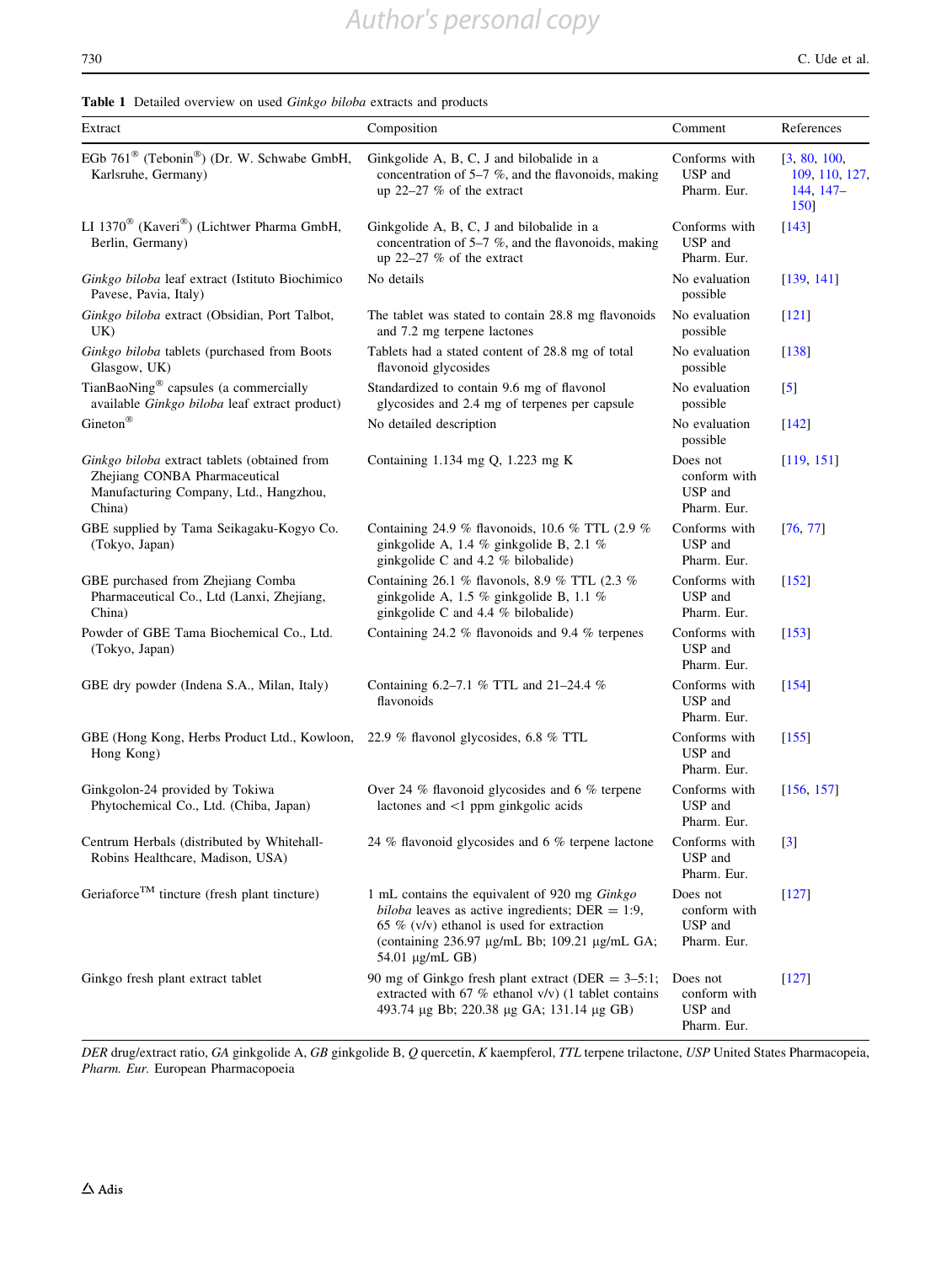## *Author's personal copy*

<span id="page-4-0"></span>

Fig. 1 Chemical structures of Ginkgo biloba terpene trilactones (a bilobalide, b ginkgolide), Ginkgo biloba flavonoids (c, d), ginkgolic acids (e), ginkgotoxin (f) [\[29](#page-18-0), [30,](#page-18-0) [40](#page-19-0), [160\]](#page-22-0)

Furthermore the influence of EGb  $761^{\circ}$  on the gene expression [[50](#page-19-0)] and metabolism of amyloid precursor protein (APP) in order to prevent  $\overrightarrow{AB}$  fibrillogenesis is discussed [\[31](#page-18-0), [51–54\]](#page-19-0). Pretreatment with GKA and GKB  $(ED<sub>50</sub>$  values GKA, 40 nM; GKB, 10 nM) protects cortical neurons against  $A\beta_{1-42}$ -induced synapse damage [[52\]](#page-19-0). But there are indications that early and possibly intraneuronal accumulation of  $\text{A}\beta$ , rather than its late extracellular deposits, is responsible for neuronal dysfunction and degeneration [[55\]](#page-19-0).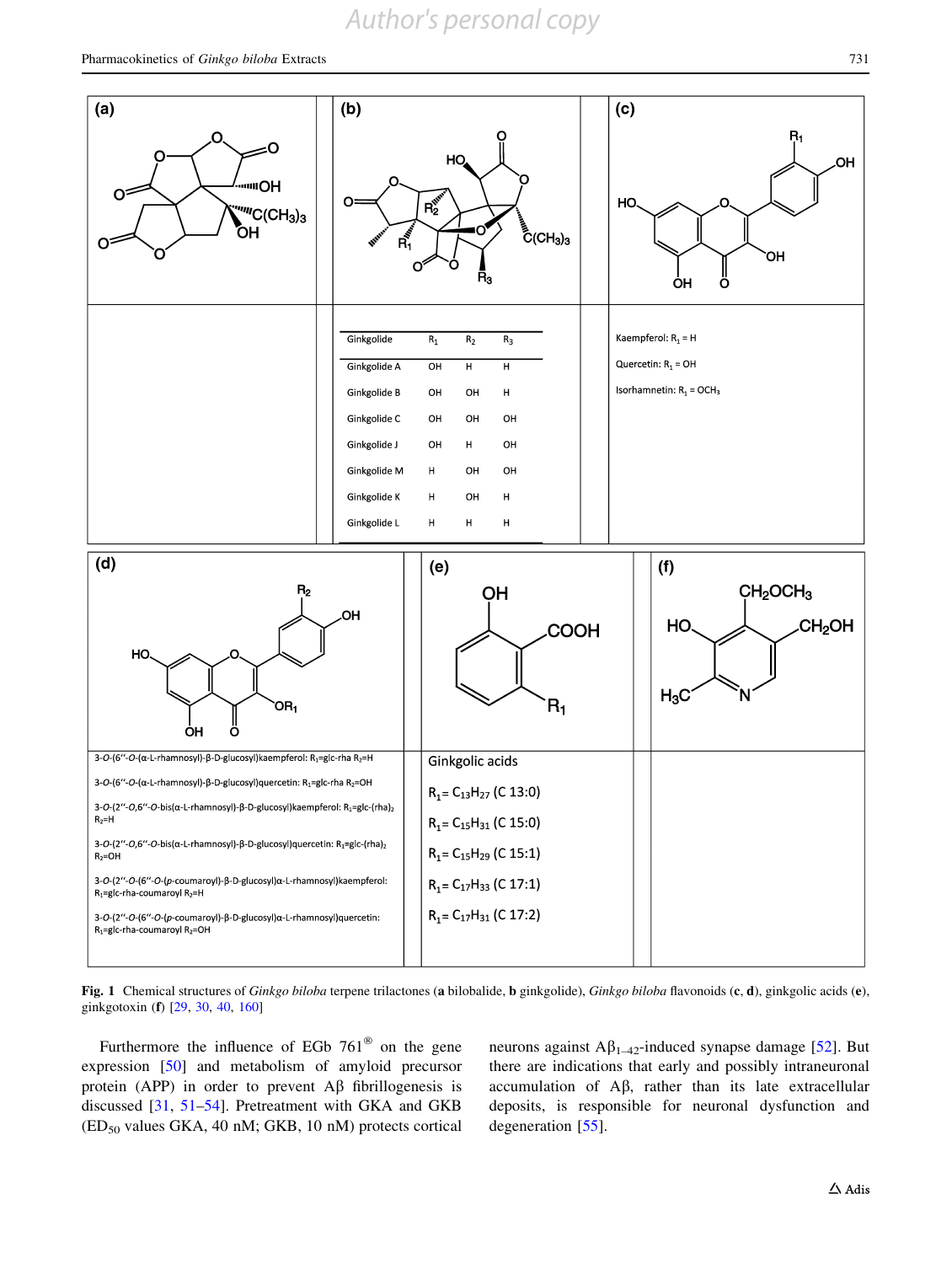Treatment of rats and adrenocortical cells with GKB reduces the mRNA, protein and ligand-binding levels of the adrenal peripheral-type benzodiazepine receptor, a mitochondrial cholesterol binding protein, which leads to decreased corticosteroid synthesis [\[56](#page-19-0)]. EGb  $761^{\circ}$ , especially GKB, decreases stress-induced elevations of serum corticosterone without affecting physiological basal levels [\[57](#page-19-0)].

Bb is also involved in protection of mitochondria and in vitro shows a dose-dependent increase in the respiratory control ratio, owing to lower oxygen consumption during state 4. By protecting complex I and III activities, Bb allows mitochondria to maintain their respiratory activity under ischaemic conditions as some oxygen is present, thereby delaying the onset of ischaemia-induced damage. In addition, Bb has a protective effect on cellular ATP content [\[58](#page-19-0), [59\]](#page-19-0).

Furthermore, Tchantchou et al. [[60\]](#page-19-0) were able to demonstrate that EGb  $761^{\circ\circ}$  enhances adult hippocampal neurogenesis and phosphorylation of CREB in a transgenic mouse model of AD as well as a stimulation of neurogenesis and synaptogenesis by Bb and quercetin via a common final pathway in hippocampal neurons [\[61](#page-19-0)].

Bb is also able to reduce triethyltin-induced cerebral edema as well as damage from cerebral ischaemia and decrease cortical infarct volume in certain stroke models [\[43](#page-19-0), [62](#page-19-0), [63\]](#page-19-0). The Klein group also investigated the effects of Bb in stroke models and cerebral edema. In an experimental model of hypoxia-induced phospholipid breakdown, it was found that Bb was the active constituent of the extract  $[64]$  $[64]$  acting in the submicromolar range  $(IC_{50}$ 0.38  $\mu$ mol/L). Furthermore, Weichel et al. [[65\]](#page-19-0) described antagonistic effects of Bb on NMDA receptor-induced choline release from hippocampal slices ( $IC_{50}$  2.3 µmol/L). Recently it was shown that Bb inhibits the release of glycine under ischaemic conditions, but not under basal conditions [\[7](#page-18-0), [8,](#page-18-0) [66](#page-19-0), [67\]](#page-19-0). The neuroprotective properties of Bb have been reviewed previously  $[68, 69]$  $[68, 69]$  $[68, 69]$  $[68, 69]$ .

Adverse effects of HMP as a result of herb–drug interactions have recently received a great deal of attention. The questions of whether GBE influences the bleeding characteristics in humans or interacts with antiplatelet agents such as ticlopidine have been discussed controversially in the past few years [\[70](#page-19-0)]. Theoretically, the PAF antagonism could be one possible pharmacodynamic mechanism. However, Koch has shown that the necessary concentrations of TTL would never be reached using the recommended dose of GBE [\[71](#page-19-0)]. Kloft et al. reviewed 18, out of 280, clinical trials related to this issue. However, as the data of the published clinical investigations are very inhomogeneous at present, a final recommendation is not possible [[72\]](#page-19-0).

The effect of *Ginkgo biloba* components on cytochrome P-450 (CYP) enzymes is still subject to highly controversial discussion today [\[73–76](#page-20-0)]. Umegaki et al. [[76\]](#page-20-0) and Shinozuka et al. [\[77](#page-20-0)] showed that GBE fed to rats significantly increased the concentration of hepatic CYP, the expression of various CYP RNA and the activity of some enzymes. Furthermore, Izzo and Ernst [\[73](#page-20-0)] reviewed numerous investigations evaluating the interaction of GBE components and CYP450. The clinical trials used alprazolam, midazolam, nifedipine (CYP3A4), caffeine (CYP1A2), chlorzoxazone (CYP2E1), debrisoquine (CYP2D6), tolbutamide, diclofenac, flurbiprofen (CYP2C9) and omeprazole (CYP2C19) as probe drugs in animals and humans [[73\]](#page-20-0). The results are, however, not consistent; an effect on CYP enzymes by GBE and its compounds therefore seems unlikely. A clinical study observed that after 2 weeks of GBE exposure, the area under the concentration–time curve (AUC) and maximum plasma concentration  $(C_{\text{max}})$  of midazolam, a known CYP3A4 substrate, were reduced by 34 and 31 %, respectively [\[78](#page-20-0)]. In contrast, Gurley et al. [\[79](#page-20-0)] reported that the midazolam metabolism in 12 volunteers did not change after 28 days of GBE application. Overall, current studies regarding GBE induction of CYPs contain contradictory results and are far from conclusive. Using published data, it is not possible to assess whether the interactions of GBE compounds and CYP-450 enzymes exhibit clinical relevance for humans. Chatterjee et al. [[80\]](#page-20-0) suggest that the effects of EGb  $761^{\circ}$  on drug-metabolising enzymes are specific for rats and may not be extrapolated to man. In conclusion, further investigations in humans are necessary.

#### 3.2 Flavonoids

Flavonols are a large family of polyphenolic compounds occurring ubiquitously in the plant kingdom and are thus taken in by humans and animals with their regular diet. In this section, we focus on the numerous flavonol glycosides which have been identified as derivatives of the aglycones quercetin, kaempferol and isorhamnetin which are present in Ginkgo biloba [\[4](#page-18-0), [22](#page-18-0)]. More than 30 genuine flavonoids are known in Ginkgo biloba. The diversity of different flavonoids does not result from the variability of the 2-phenylchromane framework but from the different glycosides found in Ginkgo biloba. The sugar moiety consists of glucose and/or rhamnose in various of mono-, di- or triglycosides with different binding patterns [\[29](#page-18-0)] (see Fig. [1](#page-4-0)d).

Some epidemiological data suggest a preventive effect on cardiovascular diseases by high intake of flavonoids [[81,](#page-20-0) [82](#page-20-0)]. In addition, the flavonoid glycosides are also considered to be effective in the treatment of chronic venous insufficiency [[22\]](#page-18-0). The positive protective effects are thought to be due to antioxidative and radical scavenger effects of the flavonoids.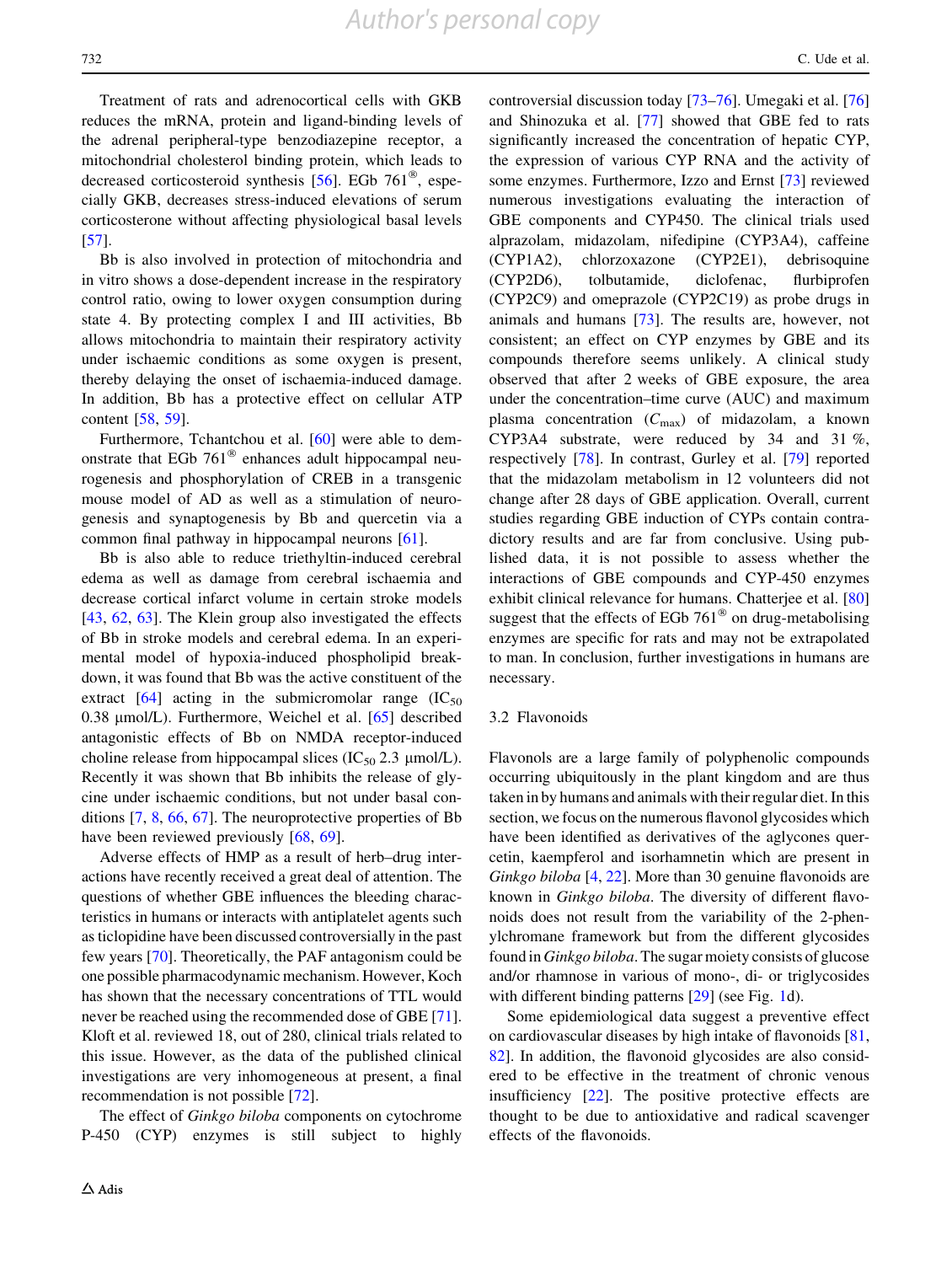It is undisputed that oxidative stress is one of the major risk factors in development and progression of AD. Postmortem analyses showed increased lipid peroxidation, protein oxidation and nucleic acid oxidation in the CNS of AD patients [[83\]](#page-20-0). In preclinical studies flavonoids appeared to be potent antioxidants and radical scavengers leading to a decrease of reactive oxygen species (ROS) tissue levels and inhibition of membrane lipid oxidation. Furthermore, flavonoids chelate pro-oxidant transitional metal ions and modify the expression of antioxidants. The flavonoid fraction of EGb  $761^{\circ}$  has higher radical scavenger potency than the TTL. In cellular systems, the flavone glycosides scavenge superoxide anions, hydroxyl radicals and peroxyl radicals, and prevent lipid peroxidation. Quercetin and myricetin in particular bring about a substantially reduced oxidation of tert-butylhydroperoxide [[31,](#page-18-0) [43](#page-19-0), [69](#page-19-0), [84](#page-20-0)–[86\]](#page-20-0).

Beside the radical scavenger effect, some flavonoids appear to promote the loss of innate immune cell functions [\[87](#page-20-0)], a reduction of inflammatory cytokine production, especially TNF- $\alpha$ , IL-1 $\beta$ , prostaglandin E2 [\[88](#page-20-0)], and a decrease in NF $\kappa$ B signalling [\[89–91](#page-20-0)]. These anti-inflammatory effects, shown for different flavonoids, may also be part of the mode of action of Ginkgo flavonoids and reduce the progression of AD.

EGb  $761^{\circ}$  influences the neuroaminergic neurotransmission which could explain the positive effect on cognition in mice or human volunteers. Fehske et al. [\[37](#page-19-0), [92\]](#page-20-0) showed that the flavonoid fraction of EGb  $761^{\circ}$  leads to inhibition of the norepinephrine uptake and therefore to a cognition-enhancing and mood-elevating effect. Treatment with EGb  $761^{\circ\circ}$  and its main constituent flavonoids during 14 days increased the dopamine concentration in the extracellular fluid of the prefrontal cortex of awake rats in a dose-dependent manner [[93\]](#page-20-0). These results partly explain the increased learning performance of gerbils treated with EGb 761 $^{\circ}$  recently published by Moeller et al. [\[94](#page-20-0)].

#### 3.3 Ginkgolic Acids

Ginkgolic acids are a mixture of structurally related n-alkyl phenolic acid compounds of Ginkgo biloba (see Fig. [1e](#page-4-0)). They are strong allergens with the ability to cause severe allergic reactions. In addition to their allergic property, they possess possible cytotoxic, mutagenic, carcinogenic and genotoxic properties [[95\]](#page-20-0). The amount of ginkgolic acids in GBE must be less than 5 ppm because of the described side effects [[96–99](#page-20-0)].

#### 3.4 Ginkgotoxins

Ginkgotoxins (see Fig. [1](#page-4-0)f) are held responsible for side effects such as epileptiform seizures, unconsciousness and paralysis of the legs [\[30](#page-18-0)]. Still it must be kept in mind that ginkgotoxins are predominantly found in the seeds of Ginkgo biloba and not in the leaves which are used for producing GBE. The published data indicate that no toxic effects are expected after an application of GBE in the recommended dose.

#### 4 Pharmacokinetics

As mentioned above, numerous investigations are published about the in vitro and in vivo pharmacological effects and mechanisms of GBE and its components. The extensive knowledge about the pharmacokinetic characteristics including absorption, excretion and metabolism of the pharmacodynamic active compounds, the TTL and the flavonoids of Ginkgo biloba, allows an evaluation and discussion of the pharmacological mechanisms. In 1986, Moreau et al. studied the absorption of a radiolabelled  $^{14}C$ extract prepared from Ginkgo biloba leaves in rats. The pharmacokinetics of radiolabelled EGb  $761^{\circ}$  was characteristic for a two-compartment model, with an apparent first-order phase and a half-life of about 4–5 h. Absorption was at least 60 % and specific activity in blood peaked after 1–5 h. At 3 h, the highest values for specific radioactivity were measured in the stomach and small intestine, indicating that this may be the site of absorption. Glandular and neuronal tissues and eyes showed a high affinity for the labelled substance. After oral administration, exhaled  ${}^{14}CO_2$  accounted for about 38 % of the administered dose after 72 h. After 72 h, 22 % was excreted in urine and 29 % in feces [\[100](#page-20-0), [101](#page-20-0)].

Over the past 15 years, the analytical methods have shown a substantial improvement in terms of their lower limit of detection (LOD) and limit of quantification (LOQ) of TTL and flavonoids in biological matrices. Different analytical methods [e.g. gas chromatography (GC)/mass spectrometry (MS), liquid chromatography (LC)/MS (electrospray ionization (ESI) or atmospheric pressure chemical ionization (APCI)) and LC/fluorescence detector (FD)] have been published for the determination of Ginkgo biloba constituents in the leaves, extracts, pharmaceutical formulations and biological matrices (e.g. plasma, brain). For GC analytics a derivatization step with for example BSTFA (N,O-bis(trimethylsily)trifluoroacetamide) prior to analysis is necessary, whereby silylated compounds are generated [[102–111\]](#page-20-0). A detailed summary of analytical methods and characteristics of Ginkgo biloba constituents is published by van Beek and Montoro [[4\]](#page-18-0).

The enhanced analytical possibilities have allowed the investigation of the pharmacokinetic behaviour of TTL and flavonoids in plasma of animals and humans [[102,](#page-20-0) [106,](#page-20-0) [109](#page-20-0), [110,](#page-20-0) [112–](#page-20-0)[118\]](#page-21-0); determination of the components and their metabolites leads to a characterization of absorption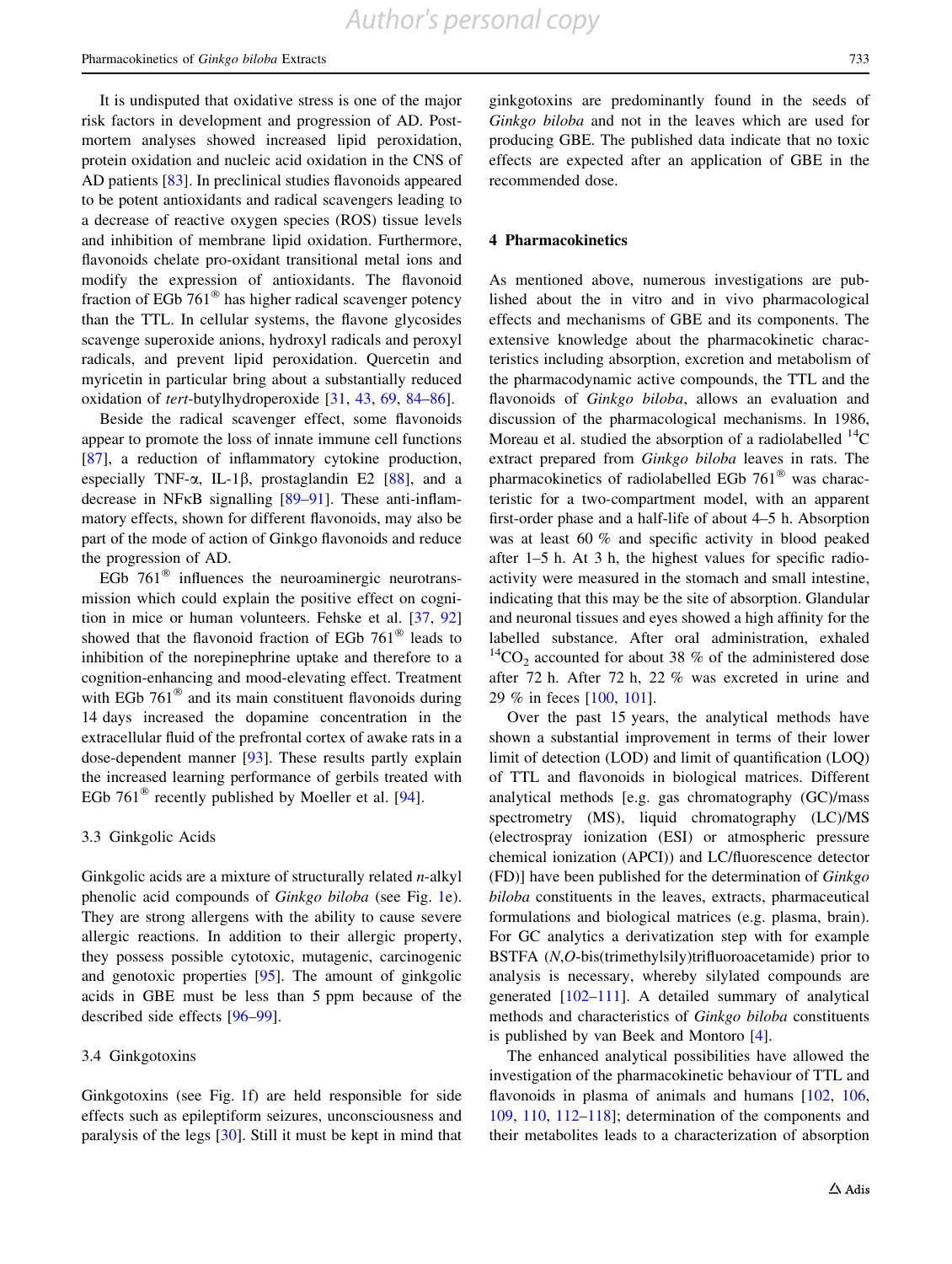and excretion parameters [[119–121\]](#page-21-0). So far, the undisputed target tissue of EGb  $761^{\circ}$  has been the CNS. Recent studies investigated the CNS bioavailability and tissue levels of TTL [[105,](#page-20-0) [109](#page-20-0), [122](#page-21-0)] and flavonoids [\[110](#page-20-0)] in rats which lead for the first time to a pharmacokinetic characterization at the target tissue.

The following part of the review will go into details of pharmacokinetic characteristics of the pharmacological active compounds, TTL and flavonoids, of Ginkgo biloba after administration of GBE or the pure substances (in relation to TTL).

#### 4.1 Terpene Trilactones

As explained above, some important pharmacological effects of GBE are caused by the TTL. The fact that native GKA, GKB and Bb are detectable in human and animal plasma (for details, see below) following oral application of GBE leads to the hypothesis that these compounds do not undergo metabolism. In contrast, Wang et al. [[123\]](#page-21-0) described that GKB is metabolised to its hydroxyl metabolite in rats and that CYP2D6 is the major rat CYP enzyme responsible for the GKB metabolism in rat liver micro-somes. Furthermore, Mauri et al. [[103\]](#page-20-0) suggest that GKC undergoes a rapid methylation following oral application. The majority of investigations could not detect native GKC in plasma [[103,](#page-20-0) [109](#page-20-0), [112](#page-20-0)]. Only Xie et al. [\[104](#page-20-0)] described pharmacokinetic characteristics of native GKC in rat plasma. But these investigations applied the substance intravenously. All these facts taken together lead to the hypothesis that TTL do not undergo metabolism with the sole exception of GKC following oral application. This hypothesis was proved by Fourtillan et al. who reported that a large amount of the given dose is excreted unchanged in urine (72.3 % GKA, 41.4 % GKB and 31.2 % Bb after oral administration) [[102,](#page-20-0) [112\]](#page-20-0). Little information about the metabolism of these GBE compounds is available today; more detailed studies will therefore be necessary. Furthermore, a discussion has arisen as to whether GKB exists in two forms in the body because of the local pH value and metabolism. Suehiro et al. [\[124\]](#page-21-0) suggest that the physiological pH value suffices to open one of the three lactone rings leading to an ionized form of GKB. A Caco-2 cell model study showed that passive membrane diffusion dominates the absorptive transport behaviour of GKB and the pH of the intestine is the critical factor for the absorption of GKB. The transport was enhanced at weakly acidic pH on the apical side. Lv et al. pointed out that no concentration dependence and saturation were observed for the absorptive transport of GKB at concentrations up to 50 µmol/L. In the in situ closed loop, the absorption of GKB was intestinal segment-selective: the absorption of GKB in the upper intestine was significantly higher than

that in the lower intestine because of the different pH gradients in the intestine [[125](#page-21-0)].

It is undisputed today that TTL (native GKA, GKB and Bb) of GBE are available in plasma of humans and animals after oral application of GBE or pure substances. Table [2](#page-8-0) shows a detailed overview of the studies dealing with pharmacokinetic characteristics of the TTL. In the past 15 years, numerous pharmacokinetic studies have been carried out, following the first pharmacokinetic investigation of Moreau et al. [\[100](#page-20-0)] in 1986 as discussed above. Preclinical investigations with rats showed that TTL reached maximum plasma concentrations  $(t_{\text{max}})$  very rapidly.  $t_{\text{max}}$  values ranging from 0.5 to 4 h have been found for the TTL (see Figs. [2,](#page-11-0) [3\)](#page-12-0) [[106,](#page-20-0) [109,](#page-20-0) [126\]](#page-21-0). GKB probably tends to reach  $t_{\text{max}}$  a little later than GKA and Bb. In addition, the investigations with human volunteers approve the short  $t_{\text{max}}$  value. Fourtillan et al.'s  $t_{\text{max}}$  values of 1–3 h for GKA, GKB and Bb are in accordance with those in studies by Woelkart et al. [[127](#page-21-0)] and Kressmann et al. [\[3](#page-18-0)]. Furthermore Woelkart et al. compare three different Ginkgo preparations in relation to their pharmacokinetic profile (see Fig. [2](#page-11-0)). The comparison of oral application in fasting volunteers and after breakfast shows a short delay in  $t_{\text{max}}$  for the latter group [\[102](#page-20-0)]. Furthermore, Mauri et al. investigated whether TTL complexed with soy phospholipids lead to a better pharmacokinetic characteristic.  $t_{\text{max}}$ was reached more rapidly (GKB, 4–2 h; Bb, 1–0.5 h) and  $C_{\text{max}}$  was much higher (Bb, 533–1,001 ng/mL; GKB, 352–625 ng/mL), but GKB only showed a higher AUC value for the application of the soy preparation [[126\]](#page-21-0). As shown in Table [2,](#page-8-0) the half-life  $(t_{1/2})$  values of the TTL range from 1 to 11 h; in the majority of humans, the  $t_{\frac{1}{2}}$  values are longer than those in animals, and the  $t_{\frac{1}{2}}$  values of GKB are longer than those of GKA and Bb. The short  $t_{\frac{1}{2}}$  of the TTL is an indicator of the lack of accumulation of TTL in humans or animals. This hypothesis was confirmed by the results reported by Biber [[112\]](#page-20-0). Oral application of GBE for 8 days does not change  $t_{\text{max}}$ ,  $C_{\text{max}}$  and the AUC value when comparing days 1 and 8.

The  $C_{\text{max}}$  values are also included in Table [2.](#page-8-0) The data illustrate that GKA, GKB and Bb lead to adequate plasma concentrations in humans and animals. Dose linearity is indefinable in regard to the  $C_{\text{max}}$  values. GKB usually shows lower  $C_{\text{max}}$  values than GKA and Bb resulting from the proportion of GBE.

Interestingly Ude et al. [\[109](#page-20-0)] were able to show that GKA and Bb lead to higher  $C_{\text{max}}$  and AUC values after oral application of GBE (EGb  $761^{\circledR}$ ) in comparison to an application of the pure substance in the same dose range. Comparable phenomena for hyperoside were published by Butterweck et al. [[128\]](#page-21-0).

However, the main effects of the TTL take place in the CNS, as described in Sect. [3](#page-2-0). It is thus important whether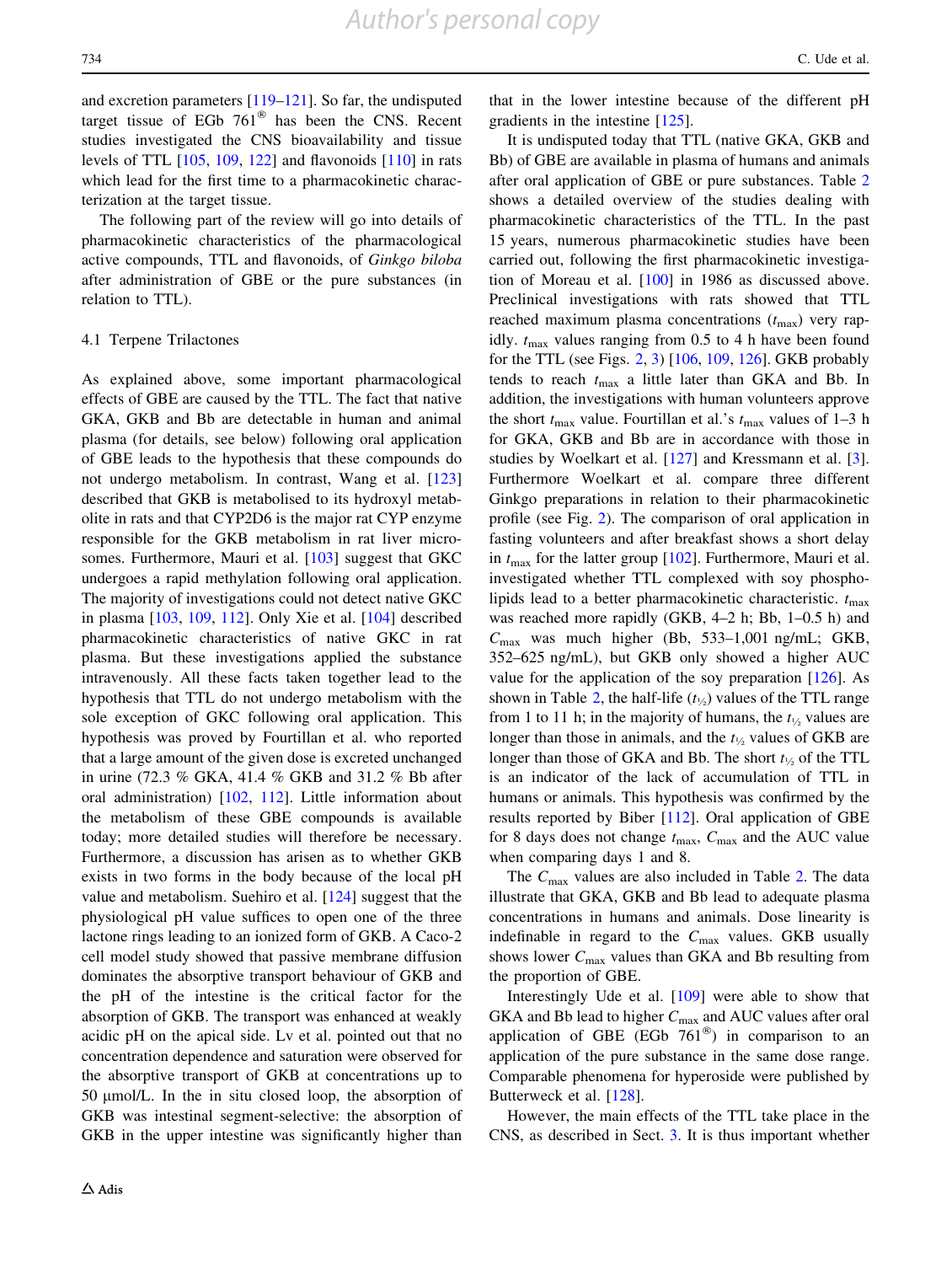<span id="page-8-0"></span>

|                         |                   |                      | Table 2 Pharmacokinetic data of Ginkgo biloba terpene trilactones in plasma |                                                          |                                     |                                  |                                        |                                |                                |                                |
|-------------------------|-------------------|----------------------|-----------------------------------------------------------------------------|----------------------------------------------------------|-------------------------------------|----------------------------------|----------------------------------------|--------------------------------|--------------------------------|--------------------------------|
| References              | Species           | compound<br>Analysed | Application form                                                            | Dosage                                                   | $t_{\rm max}$ (h)                   | $(\mathrm{ng/mL})$<br>$C_{\max}$ | $ng\!\cdot\!h\!/mL$<br>AUC             | $t_{\nu_a}$ (h)                | $V_d(L)$                       | CL (L/h)                       |
| Human studies           |                   |                      |                                                                             |                                                          |                                     |                                  |                                        |                                |                                |                                |
| Fourtillan              | Human             | <b>GKA</b>           | $\ddot{N}$<br>Lyophilised GBE,                                              | 100 mg (GKA, 1.16 mg;<br>GKB, 0.9 mg; Bb, 3 mg)          | 0.24                                | 73.04                            | 146.75                                 | 3.75                           | 36.9                           | 8.02                           |
| et al. [102]            | (plasma)          | GKB                  |                                                                             |                                                          | 0.26                                | 42.42                            | 111.84                                 | 5.23                           | 53.6                           | 8.27                           |
|                         |                   | Bb                   |                                                                             |                                                          | 0.23                                | 57.08                            | 97.46                                  | 3.19                           | 150.0                          | 36.26                          |
|                         |                   | GKA                  | GBE solution (fasting)                                                      | 3 mL (GKA, 1.44 mg; GKB,                                 | 1.06                                | 33.29                            | 146.04                                 | 4.50                           | $\lesssim$                     | 7.20                           |
|                         |                   | GKB                  |                                                                             | 1.03 mg; Bb, 3.36 mg)                                    | 1.17                                | 16.46                            | 109.9                                  | 10.57                          | $\leq$                         | 3.86                           |
|                         |                   | Bb                   |                                                                             |                                                          | 1.17                                | 18.81                            | 78.97                                  | 3.21                           | $\mathop{\mathsf{X}}\nolimits$ | 15.78                          |
|                         |                   | <b>GKA</b>           | GBE solution (after                                                         |                                                          | 2.04                                | 21.14                            | 159.40                                 | 3.95                           | $\lessgtr$                     | 5.64                           |
|                         |                   | GKB                  | breakfast)                                                                  |                                                          | 2.50                                | 11.48                            | 112.33                                 | 9.47                           | $\lessapprox$                  | 4.00                           |
|                         |                   | Bb                   |                                                                             |                                                          | 2.87                                | 11.84                            | 77.03                                  | 4.26                           | $\tilde{z}$                    | 8.54                           |
| Mauri et al.<br>[158]   | (plasma)<br>Human | Bb                   | p.o.                                                                        | 160 mg Ginkgoselect® (free<br>formulation)/160 mg        | 2/3                                 | 37.6/60.3                        | 13,961.7<br>6,927.0/                   | 190.1 min<br>138.5 min/        | $\tilde{z}$                    | $\lessapprox$                  |
|                         |                   | GKA                  |                                                                             | Ginkgoselect® Phytosome®                                 | 2/4                                 | 41.8/108.1                       | 28,361.1<br>8,434.1/                   | 158.1/113.1                    | $\mathbb{X}^{\mathbb{A}}$      | $\mathbb{E}$                   |
|                         |                   | GKB                  |                                                                             |                                                          | 2/3                                 | 5.6/13.4                         | 2,530.9<br>1,030.7/                    | 140.9/101.6                    | $\lessapprox$                  | $\lessapprox$                  |
| Drago et al.            | Human             | GKB                  | p.o.                                                                        | 80 mg/kg GBE once daily                                  | 2.25                                | 12.62                            | 187.85                                 | 11.64                          | $\sum_{i=1}^{n}$               | $\mathbb{X}^{\mathsf{A}}$      |
| [145]                   | (plasma)          |                      |                                                                             | 40 mg/kg twice daily                                     | 2.25                                | 22.18                            | 135.99                                 | 4.31                           | $\mathbb A$                    | $\lessapprox$                  |
| Kressmann<br>et al. [3] | (plasma)<br>Human | <b>GKA</b>           | p.o.: capsules (Centrum<br>Herbals)                                         | 120 mg (single dose)                                     | 2.21                                | 9.43                             | 83.92                                  | 4.99                           | $\tilde{z}$                    | $\tilde{z}$                    |
|                         |                   |                      | $761^{\circledR})$<br>p.o.: tablets (EGb                                    |                                                          | 1.17                                | 22.22                            | 121.35                                 | 3.93                           | $\tilde{z}$                    | $\lessapprox$                  |
|                         |                   | GKB                  | p.o.: capsules (Centrum<br>Herbals)                                         |                                                          | 2.21                                | 1.31                             | 18.90                                  | 9.91                           | $\lessapprox$                  | $\tilde{\mathbf{X}}$           |
|                         |                   |                      | $761^\circledR)$<br>p.o.: tablets (EGb                                      |                                                          | $1.54\,$                            | 8.27                             | 59.88                                  | 6.04                           | $\mathbb{X}^{\mathbb{A}}$      | $\stackrel{\triangle}{\Sigma}$ |
|                         |                   | Bb                   | p.o.: capsules (Centrum<br>Herbals)                                         |                                                          | 2.08                                | 33.11                            | 191.56                                 | 3.52                           | $\tilde{z}$                    | $\lessapprox$                  |
|                         |                   |                      | $761^\circ$<br>p.o.: tablets (EGb                                           |                                                          | 1.21                                | 54.42                            | 217.24                                 | 3.19                           | $\sum_{i=1}^{n}$               | $\lessapprox$                  |
| Biber [112]             | (plasma)<br>Human | <b>GKA</b>           | EGb 761 $^{\circledR}$ p.o. (single dose)                                   | 80/120/240 mg EGb 761 <sup>®</sup><br>(GKA, 1.056/1.584/ | 0.61/0.60/0.75                      | 15.2/25.3/<br>42.9               | 69.9/103.2/<br>211.1                   | 4.5/4.5/5.1                    | $\tilde{z}$                    | $\tilde{z}$                    |
|                         |                   | GKB                  |                                                                             | 0.840/1.680 mg/ Bb, 2.280/<br>3.168 mg; GKB, 0.560/      | 1.29/0.92/1.21                      | 6.53/9.12/<br>18.11              | 43.75/70.03/<br>140.69                 | 6.5/8.5/9.9                    | $\lessapprox$                  | $\lessapprox$                  |
|                         |                   | Bb                   |                                                                             | 3.420/6.840 mg)                                          | 0.86/0.67/0.72                      | 30.2/35.2/<br>58.6               | 114.7/128.1/<br>247.1                  | 5.5/4.0/4.9                    | $\frac{1}{2}$                  | $\lesssim$                     |
|                         |                   | <b>GKA</b>           | EGb 761 <sup>®</sup> p.o. (after single                                     | Day 1/8                                                  | 0.71/0.75                           | 20.77/21.58                      | $113.3^a/113.1^b$                      | 6.09/9.06                      | $\sum_{i=1}^{n}$               | 7.1/NA                         |
|                         |                   | GKB                  | and multiple dose)                                                          |                                                          | 1.04/1.29                           | 8.54/10.73                       | 70.81 <sup>a</sup> /73.74 <sup>b</sup> | 9.78/12.53                     | $\tilde{z}$                    | 8.4/NA                         |
|                         |                   | Bb                   |                                                                             |                                                          | 0.71/0.92                           | 21.85/25.85                      | 91.15 <sup>a</sup> /105.0 <sup>b</sup> | 4.00/4.12                      | $\leq$                         | 20.1/NA                        |
| Ding et al.<br>[121]    | (urine)<br>Human  | Bb                   | p.o.                                                                        | Tablet with GBE containing<br>7.2 mg terpene lactones    | Sampling only after $4\ \mathrm{h}$ | 1,556                            | $\frac{1}{2}$                          | $\tilde{\mathbf{X}}$           | $\tilde{\mathbf{z}}$           | $\lessapprox$                  |
|                         |                   | <b>GKA</b>           |                                                                             |                                                          |                                     | 1,659                            | $\lessapprox$                          | $\mathbb{A}$                   | $\mathbb{X}^{\mathsf{A}}$      | ÁN                             |
|                         |                   | GKB                  |                                                                             |                                                          |                                     | 652                              | $\lesssim$                             | $\mathop{\mathsf{X}}\nolimits$ | $\stackrel{\triangle}{\geq}$   | $\stackrel{\triangle}{\simeq}$ |
|                         |                   | <b>GKC</b>           |                                                                             |                                                          |                                     | 97                               | $\tilde{z}$                            | $\lessapprox$                  | $\tilde{z}$                    | $\tilde{z}$                    |

# *Author's personal copy*

 $\Delta$ Adis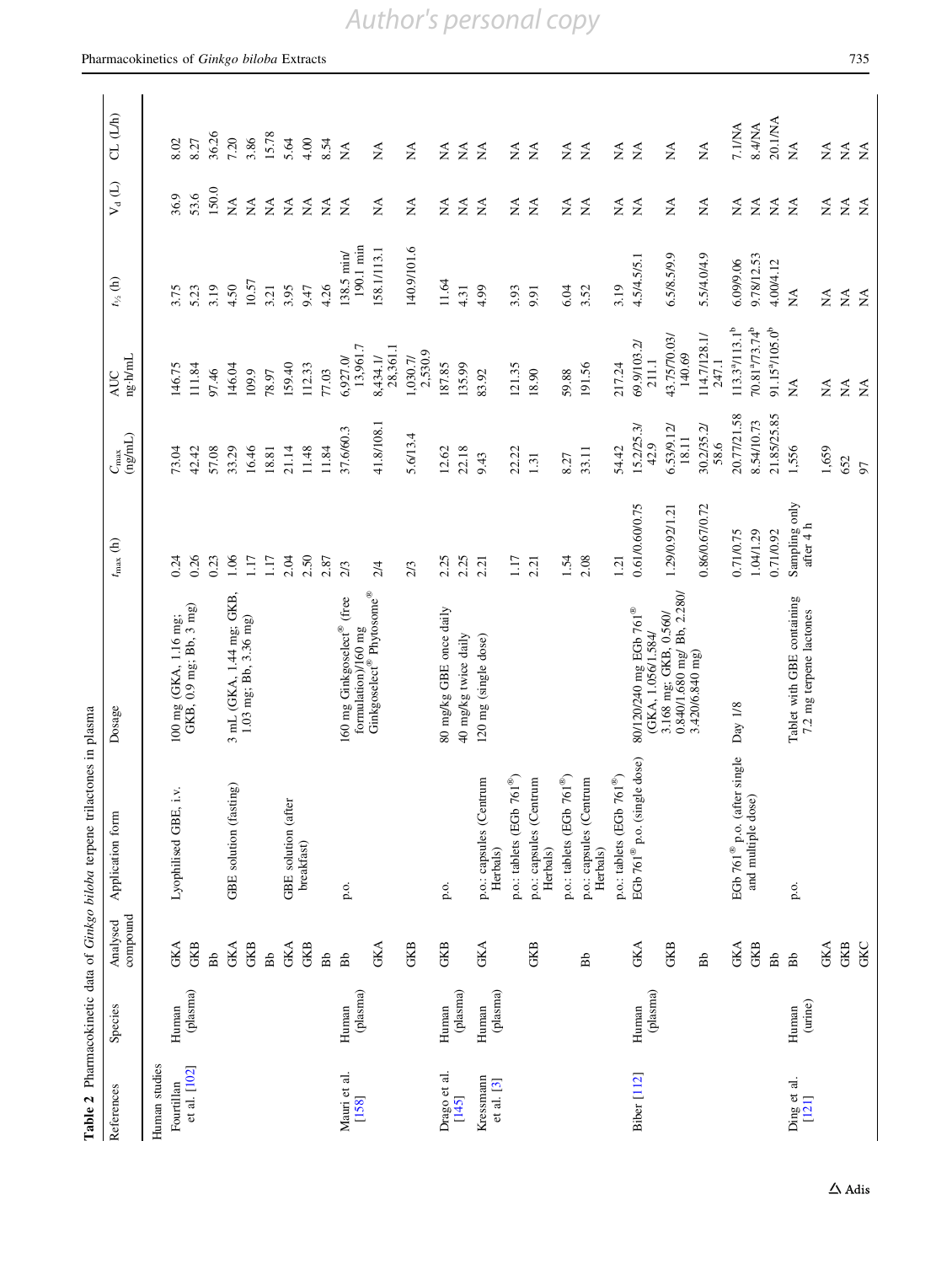| Table 2 continued       |                                      |                      |                             |                                                                          |                                          |                                                     |                                                                   |                                |                                                  |                                |
|-------------------------|--------------------------------------|----------------------|-----------------------------|--------------------------------------------------------------------------|------------------------------------------|-----------------------------------------------------|-------------------------------------------------------------------|--------------------------------|--------------------------------------------------|--------------------------------|
| References              | Species                              | compound<br>Analysed | Application form            | Dosage                                                                   | $t_{\rm max}$ (h)                        | $(\mathtt{m}\mathtt{g}\mathtt{m})$<br>$C_{\rm max}$ | $ng\cdot h/mL$<br>AUC                                             | $t_{\nu_a}$ (h)                | $\mathsf{V}_{\mathsf{d}}\left(\mathsf{L}\right)$ | CL (L/h)                       |
| Woelkart                | Human                                | <b>GKA</b>           | p.o.                        | Geria<br>force $^{\rm TM}$                                               | 0.92                                     | 3.81                                                | 7.30                                                              | 2.31                           | $\tilde{\mathbf{z}}$                             | $\sum_{i=1}^{n}$               |
| et al. [127]            | (plasma)                             |                      |                             | Ginkgo biloba fresh plant<br>extract tablets                             | 0.80                                     | 7.27                                                | 16.57                                                             | 2.66                           | $\tilde{\mathbf{z}}$                             | $\leq$                         |
|                         |                                      |                      |                             | EGb $761^\circledR$                                                      | 0.93                                     | 16.97                                               | 42.25                                                             | 3.60                           | $\mathbb{E}$                                     | $\mathbb{E}$                   |
|                         |                                      | GKB                  |                             | Geria<br>force $^{\rm TM}$                                               | 0.88                                     | 1.45                                                | 2.99                                                              | 2.34                           | $\tilde{z}$                                      | $\tilde{z}$                    |
|                         |                                      |                      |                             | Ginkgo biloba fresh plant<br>extract tablets                             | 2.35                                     | 4.61                                                | 15.45                                                             | 4.01                           | $\leq$                                           | $\leq$                         |
|                         |                                      |                      |                             | EGb $761^\circ$                                                          | 2.00                                     | 10.90                                               | 37.54                                                             | 3.94                           | $\lessapprox$                                    | $\lessgtr$                     |
|                         |                                      | Bb                   |                             | Geria<br>force $^{\rm TM}$                                               | 1.09                                     | 6.17                                                | 16.56                                                             | 2.33                           | $\tilde{z}$                                      | $\tilde{\mathbf{z}}$           |
|                         |                                      |                      |                             | Ginkgo biloba fresh plant<br>extract tablets                             | 0.88                                     | 11.16                                               | 29.38                                                             | 2.52                           | $\mathbf{\Sigma}$                                | $\mathbf{\Sigma}$              |
| Animal studies          |                                      |                      |                             | EGb $761^\circ$                                                          | 1.06                                     | 29.87                                               | 76.38                                                             | 2.08                           | $\lessapprox$                                    | $\stackrel{\Delta}{\simeq}$    |
| Koch [106]<br>Biber and | (plasma)<br>Rat                      | Bb                   | p.o.                        | $30/55/100$ mg/kg EGb $761^\circledast$                                  | 1/0.5/0.5                                | 159/275/                                            | 496.9/887.0/<br>1,998.1                                           | 2.2/1.7/3.0                    | $\lesssim$                                       | $29.2/30.0/$<br>$24.2$         |
|                         |                                      | <b>GKA</b>           |                             |                                                                          | 0.5/0.5/0.5                              | 68/147/301                                          | 220.7/389.6/<br>778.8                                             | 1.7/2.0/1.8                    | $\lessapprox$                                    | $\frac{30.1/31.3}{28.5}$       |
|                         |                                      | GKB                  |                             |                                                                          | 1/1/1                                    | 40/69/103                                           | 143.2/254.1/<br>368.3                                             | 2.0/2.5/2.0                    | $\lesssim$                                       | 29.0/30.0/<br>37.6             |
| Mauri et al.            | Rat                                  | Bb                   | p.o. acute administration   | Pure substances free/                                                    | 1/0.5                                    | 533/1,001                                           | 87,101/87,502                                                     | $\stackrel{\triangle}{\simeq}$ | $\mathbb{A}$                                     | $\stackrel{\triangle}{\Sigma}$ |
| [126]                   | (plasma)                             | GKB                  |                             | complexes with soy<br>phospholipids                                      | 4/2                                      | 352/625                                             | 153,855<br>86,880/                                                | $\mathbb{X}$                   | $\tilde{\mathbf{z}}$                             | $\lesssim$                     |
| Hua et al.<br>$[159]$   | $\frac{\text{Dog}}{(\text{plasma})}$ | GKB                  | Intragastric administration | $0.1 \text{ mg/kg}$                                                      | 6.5                                      | 43.8                                                | $\lessapprox$                                                     | 2.85                           | $\stackrel{\triangle}{\Sigma}$                   | $\stackrel{\triangle}{\Sigma}$ |
| Chen et al.<br>$[130]$  | (plasma)<br>Rat                      | GKB                  | i.v. (single dose)          | $4 \text{ mg/kg}$                                                        | $\lessapprox$                            | $\sum_{i=1}^{n}$                                    | $(\mu g \cdot \min / mL)$<br>$59.7^c$                             | 2.9                            | $(L/kg)$<br>2.27                                 | (L/min/kg)<br>0.07             |
|                         |                                      |                      |                             | 12 mg/kg                                                                 | $\mathbb{X}^{\mathsf{A}}$                | $\sum_{i=1}^{n}$                                    | (µg·min/mL)<br>$170.5^{\circ}$                                    | 6.1                            | $(\mathcal{L} \mathcal{L} \mathbf{g})$<br>3.27   | $0.07$ (L/min/kg)              |
|                         |                                      |                      |                             | 36 mg/kg                                                                 | $\mathbb{E}$                             | $\lesssim$                                          | (µg·min/mL)<br>$676.5^{\circ}$                                    | 4.9                            | (L/kg)<br>2.76                                   | $0.05$ (L/min/kg)              |
|                         |                                      |                      | i.v. (multiple dose)        | $12 \text{ mg/kg}$                                                       | $\lesssim$                               | $\lessapprox$                                       | (µg·min/mL)<br>$155.49^{\circ}$                                   | 3.42                           | (L/kg)<br>2.14                                   | (L/min/kg)<br>0.07             |
| Xie et al.<br>[104]     | (plasma)<br>Rat                      | Bb                   | i.v. (tail vein)            | 8 mg/kg in saline (content of                                            | $\stackrel{\triangle}{\geq}$             | $\sum_{i=1}^{n}$                                    | $(Hg \cdot M)$<br>39.06°                                          | 1.13                           | $^{478.0}_{(L/kg)}$                              | $301.1$<br>$(Lh/kg)$           |
|                         |                                      | <b>GKA</b>           |                             | GKA was 303.2 µg, GKB<br>168.8 µg, GKC 100.3 and<br>Bb 98.0 µg per dose) | $\mathbb{X}^{\mathsf{A}}$                | $\stackrel{\blacktriangle}{\ge}$                    | $(\mu g \!:\! h\!L)$<br>$258.6^{\circ}$                           | 0.97                           | $(L/kg)$<br>49.33                                | $\frac{36.82}{(LMkg)}$         |
|                         |                                      | GKB                  |                             |                                                                          | $\stackrel{\triangle}{\scriptstyle\sim}$ | $\stackrel{\triangle}{\scriptstyle\sim}$            | $(\mu \mathrm{g} \cdot \mathrm{h}/\mathrm{L})$<br>$157.6^{\circ}$ | 1.02                           | (L/kg)<br>163.9                                  | (L/h/kg)<br>112.1              |
|                         |                                      | <b>GKC</b>           |                             |                                                                          | ÁN                                       | $\stackrel{\triangle}{\simeq}$                      | $(\mu g \mathord{\cdot} M_{-})$<br>115.3°                         | 0.67                           | $(Lkg)$<br>130.4                                 | $\frac{136.8}{(LMkg)}$         |

## *Author's personal copy*

 $\Delta$ Adis

736 C. Ude et al.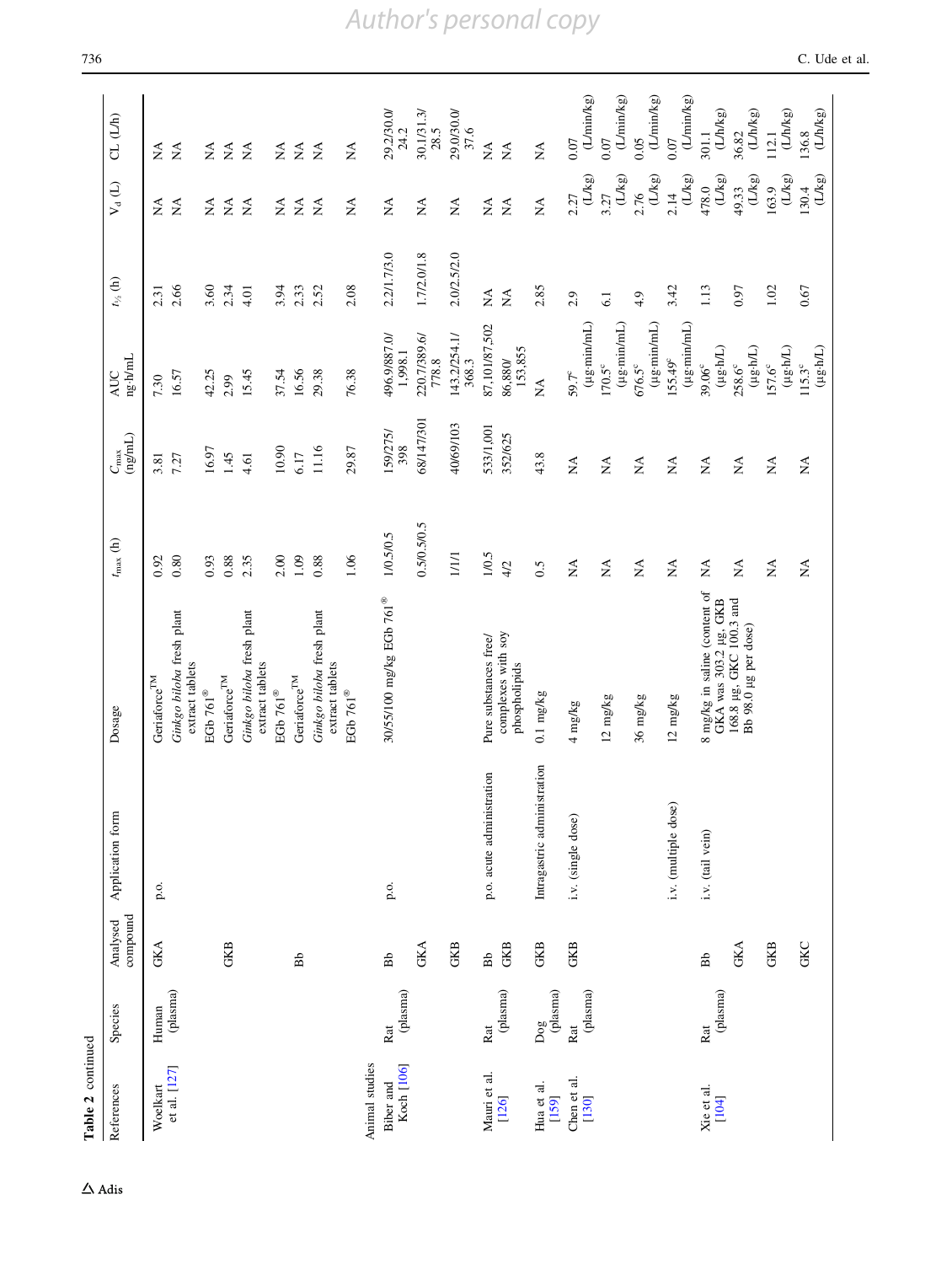# Table 2 continued

| Table 2 continued             |                 |                                       |                           |                                                                                                   |                                                |                       |                         |                       |   |                     |
|-------------------------------|-----------------|---------------------------------------|---------------------------|---------------------------------------------------------------------------------------------------|------------------------------------------------|-----------------------|-------------------------|-----------------------|---|---------------------|
| References                    | Species         | compound                              | Analysed Application form | Dosage                                                                                            | $t_{\rm max}$ (h)                              | (ng/mL)<br>$C_{\max}$ | ng·h/mL<br>AUC          | $t_{\frac{1}{2}}$ (h) |   | $V_d(L)$ CL $(L/h)$ |
| Zhao et al.<br>[142]          | (plasma)<br>Dog | <b>GKC</b><br>GKB<br><b>GKA</b><br>Bb | p.o./i.v.                 | Gineton                                                                                           | Only a graphic summary without a table of data |                       |                         |                       |   |                     |
|                               |                 | <b>GKJ</b>                            |                           |                                                                                                   |                                                |                       |                         |                       |   |                     |
| Madgula et al. Rat<br>$[131]$ | (plasma)        | Bb                                    | Intra tail vein           | $8 \text{ mg/kg}$ Bb                                                                              |                                                | 69.1 µg/mL            | Ź                       | Ź                     | Ź | Ź                   |
| Ude et al.<br>[109]           | (plasma)<br>Rat | Bb                                    | p.o.                      | pure substance same range)<br>600 mg/kg EGb 761 <sup>®</sup> (and                                 | 0.5(0.5)                                       | (2,461.4)<br>2,860.2  | $18,513.7$<br>(9,683.2) | Ź                     | Ź | Ź                   |
|                               |                 | GKA                                   |                           |                                                                                                   | 0.5(0.5)                                       | (699.5)<br>1,006.5    | $6,300.0$<br>(2,868.2)  | Ź                     | Ź | Ź                   |
|                               |                 | GKB                                   |                           |                                                                                                   | 2(2)                                           | $388.3$<br>$(355.7)$  | $4,001.0$<br>(3,650.6)  | Ź                     | Ź | Ź                   |
|                               |                 | <b>GKC</b>                            |                           |                                                                                                   | Not detectable                                 |                       |                         |                       |   |                     |
|                               |                 |                                       |                           | GBE Ginkgo biloba extract, GKA ginkgolide A, GKB ginkgolide B, GKC ginkgolide C, NA not available |                                                |                       |                         |                       |   |                     |

a AUC<sub>(20)</sub><br>b AUC<sub>(12)</sub><br>c AUC<sub>(20)</sub>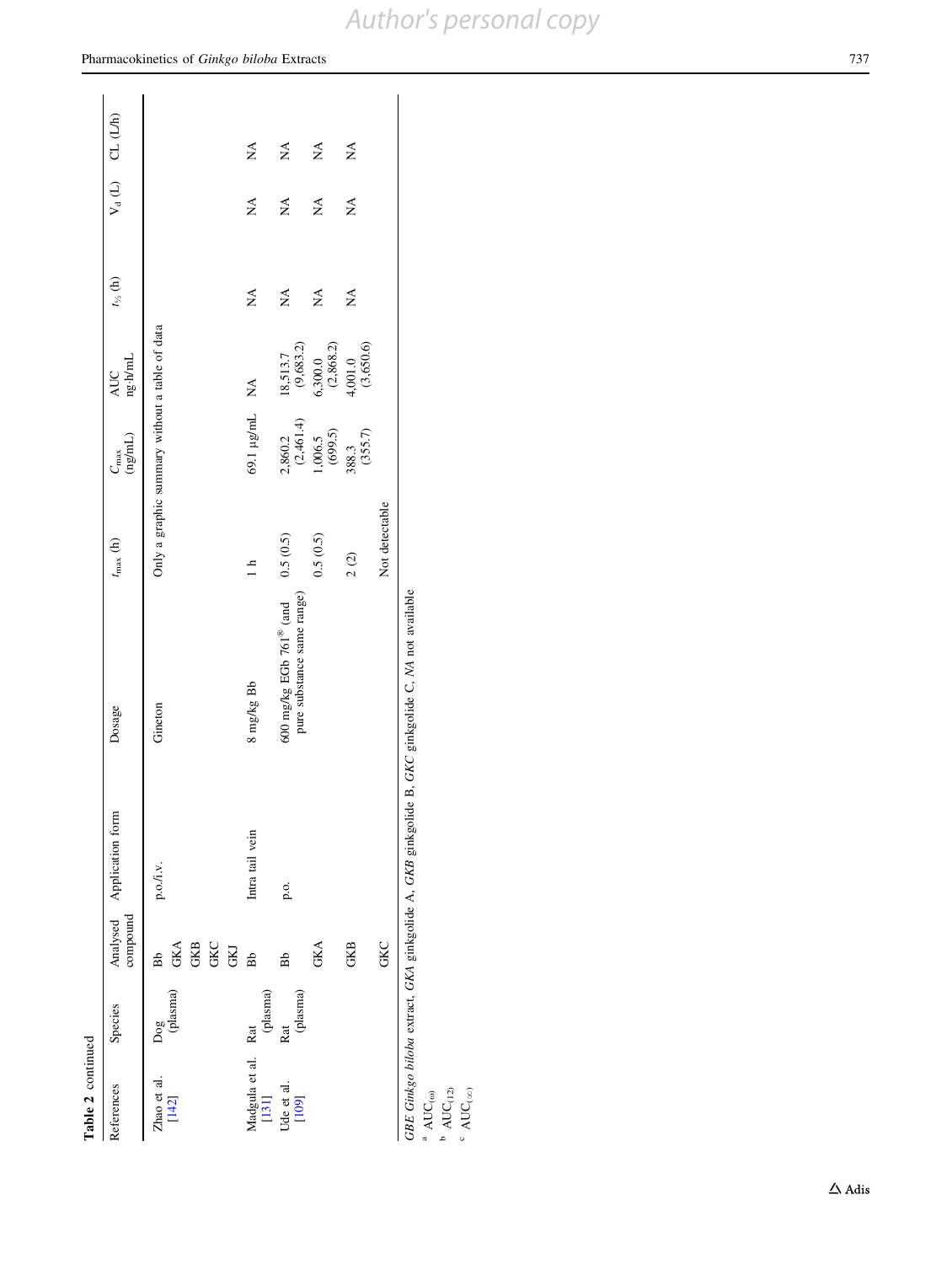<span id="page-11-0"></span>Fig. 2 Plasma concentration– time curve of ginkgolide A (a), ginkgolide B (b) and bilobalide (c) after administration of three different Ginkgo preparations in humans. Error bars represent the standard deviation [\[127\]](#page-21-0)



these substances are able to cross the blood–brain barrier. Knowledge about the availability of GKA, GKB and Bb in target tissue of the CNS is of fundamental importance.

A recent study characterized GKA, GKB and Bb in the CNS of rats and presented a complete pharmacokinetic profile of TTL in the brain. After oral application of 600 mg/kg GBE (EGb  $761^{\circledR}$ ) to rats, GKA, GKB and Bb could be detected in sufficient concentrations to exert a pharmacological effect (for  $C_{\text{max}}$  values, see Table [3\)](#page-12-0) in the brain tissue [\[109](#page-20-0)]. A fast and sensitive LC–MS method enables the authors to demonstrate that GKA, GKB and Bb reach the CNS rapidly with a  $t_{\text{max}}$  range of 1–2 h (see Fig. [4](#page-12-0)). After 24 h no TTL could be detected. In agreement with the known plasma data, native GKC was not available in the brain. Further investigation using a combination of microdialysis and LC–MS analytic methods established that Bb was present in defined regions of mouse brain [\[122](#page-21-0)]. First, the results of this study confirm the pharmacokinetic characteristics of Bb of the first study by Ude et al. (described above). Second, the investigation shows that Bb exists extracellularly in an unbound state and does not bind in membrane; and third, the experimental setup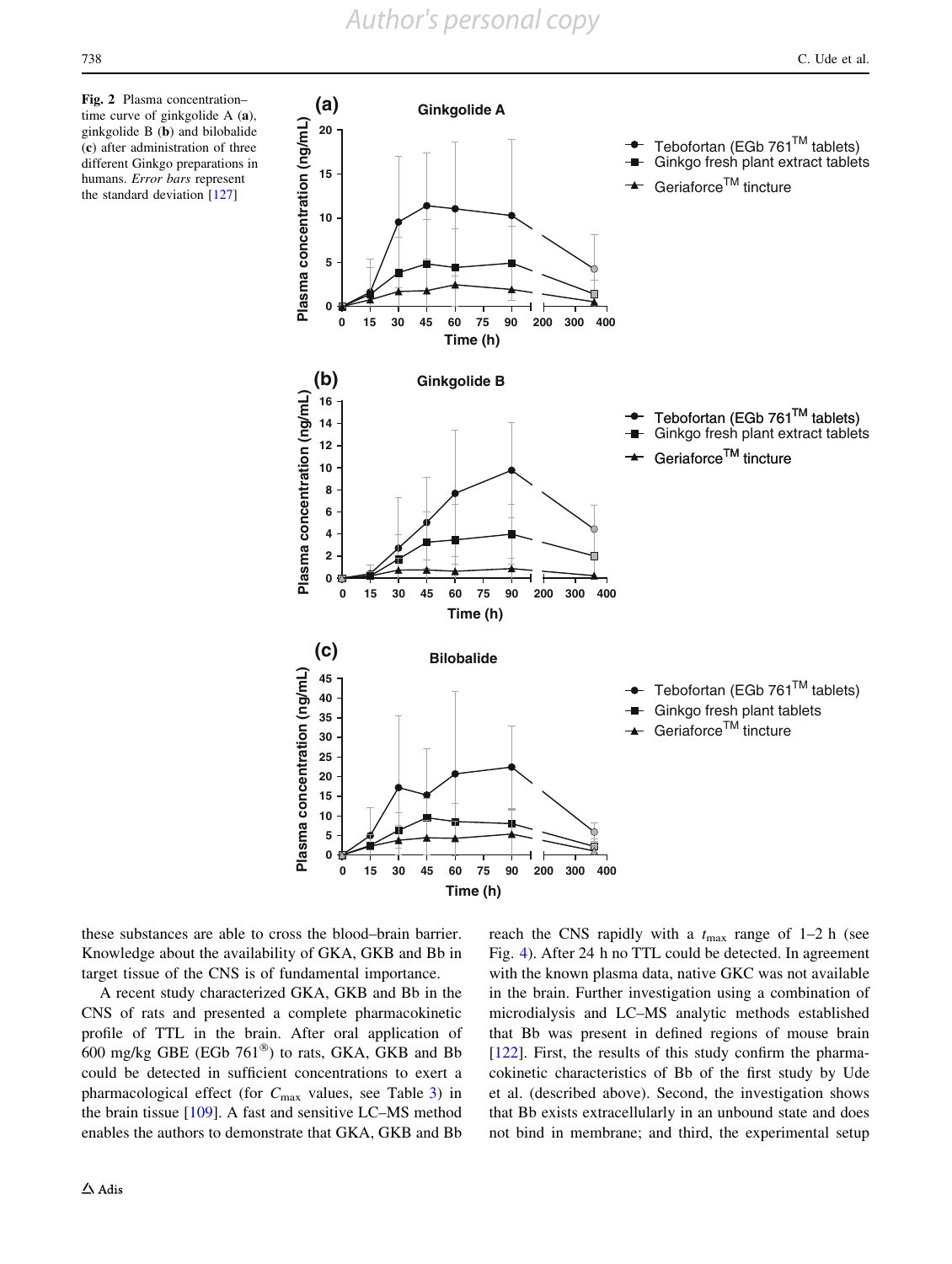<span id="page-12-0"></span>

Fig. 3 Plasma concentration–time curves of ginkgolide A (GA), ginkgolide b (GB) and bilobalide (B) after per oral application of 600 mg/kg EGb  $761^{\circ}$  in rat (*error bars* represent standard deviation; all values obtained from a rat model) [[109](#page-20-0)]

used allowed the characterization of the pharmacokinetics of Bb in relation to ischaemic events and stroke. If Bb was applied to the mice 1 h before stroke, the Bb level in the affected brain region did not decrease to the same extent as would have been the case without an ischaemic event, but the Bb concentration does not fall below the detection limit [\[122](#page-21-0), [129](#page-21-0)].

In addition, a further study with brain data of Bb was published by Rossi et al.  $[105]$  $[105]$ . Although this study was well designed, it has some limitations in regard to daily practice, owing to use of the phospholipidic complex of the EGb  $761^{\circ}$ , which is not comparable to the capsule for daily use, and also the authors determined only the Bb concentration in plasma and the brain. The investigation finds a  $C_{\text{max}}$  of 3 µg at 0.5 h after application of the phospholipid complex; furthermore no Bb was found before and after  $C_{\text{max}}$ . The studies by Chen et al. [[130\]](#page-21-0) and Madgula et al. [\[131](#page-21-0)] provided isolated information about CNS



Fig. 4 Brain concentration–time curves of ginkgolide A (GA), ginkgolide b (GB) and bilobalide (B) after per oral application of 600 mg/kg EGb 761<sup>®</sup> in rat (error bars represent standard deviation; all values obtained from a rat model) [[109\]](#page-20-0). Brain concentration of the respective compound relates to per gram of brain homogenate (for details, see [[109](#page-20-0), [111](#page-20-0)])

availability. Chen et al. [[130\]](#page-21-0) reported GKB levels in different rat tissues in a table and for brain showed the value "148.9" but without a unit. Madgula et al. [[131\]](#page-21-0) applied 8 mg/kg Bb into rat tail veins and determined a  $C_{\text{max}}$  of 23.1  $\mu$ g/mL after 2 h ( $t_{\text{max}}$ ). Furthermore, an investigation into the in vivo biodistribution of GKB showed that (a) GKB crosses the blood–brain barrier because radioactivity was detectable in brain regions by microPET and (b) the brain distribution shows regional heterogeneity with the highest concentration in the olfactory bulbs and the hypothalamus [[124\]](#page-21-0).

Taken together, the studies of the past decade showed clearly that TTL from GBE are not metabolised, with the exception of GKC, and were absorbed in the systemic circulation after oral administration. Moreover, GKA, GKB and Bb are able to cross the blood–brain barrier and

Table 3 Pharmacokinetic data of Ginkgo biloba terpene trilactones in central nervous system and brain

| References             | <b>Species</b> | Analysed compound | Application form | Dose                                                            | $t_{\text{max}}$ (h) | $C_{\rm max}$                        |
|------------------------|----------------|-------------------|------------------|-----------------------------------------------------------------|----------------------|--------------------------------------|
| Chen et al. $[130]$    | Rat            | GB                | i.v.             | $12 \text{ mg/kg}$                                              |                      | $148.9^{a}$                          |
| Rossi et al. $[105]$   | Rat            | Bb                | p.o.             | 20 mg/kg Bb as phospholipid<br>complex                          | 0.5                  | $3 \mu g/g$                          |
| Madgula et al. $[131]$ | Rat            | Bb                | Intra tail vein  | 8 mg/kg Bb                                                      | 2                    | $23.1 \mu g/mL$                      |
| Ude et al. [109]       | Rat            | Bb                | p.o.             | 600 mg/kg EGb $761^{\circ}\$ (and pure<br>substance same range) | 1(1)                 | 98.2 ng/g<br>$(96.4 \text{ ng/g})$   |
|                        |                | <b>GA</b>         |                  |                                                                 | 2(4)                 | $56.0$ ng/g<br>$(54.7 \text{ ng/g})$ |
|                        |                | <b>GB</b>         |                  |                                                                 | 2(4)                 | $39.6$ ng/g<br>$(39.9 \text{ ng/g})$ |
|                        |                | GC                |                  |                                                                 | Not detectable       |                                      |
| Lang et al. $[129]$    | Mice           | Bb                | i.p.             | $10 \text{ mg/kg}$                                              | 0.67                 | $19$ ng/mL                           |

GBE Ginkgo biloba extract, GA ginkgolide A, GB ginkgolide B, GC ginkgolide C

<sup>a</sup> Without unit in original literature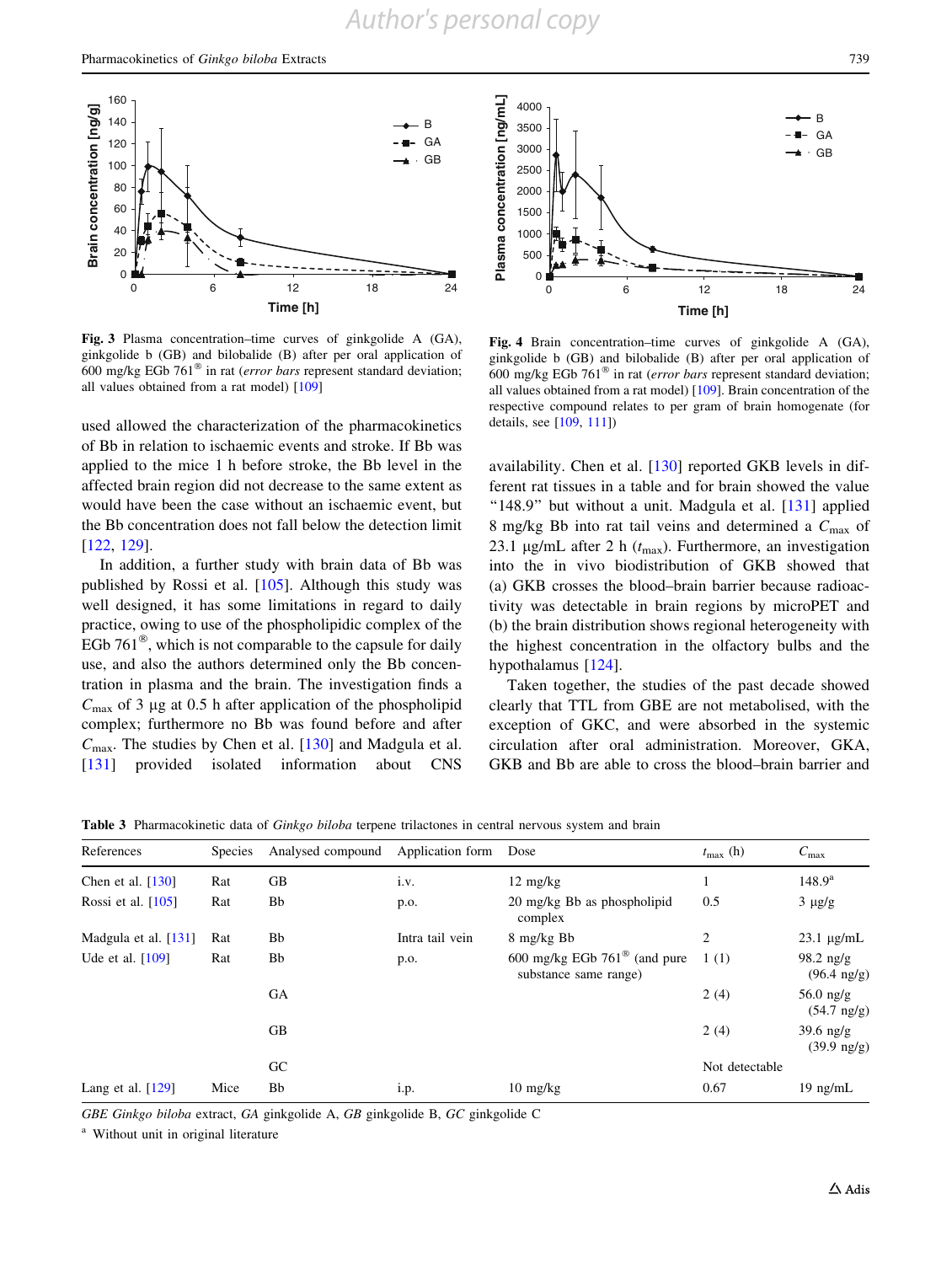significant concentrations are measurable in the CNS of rodents, although some of these investigations were performed with rather high doses of GBE.

#### 4.2 Flavonoids

Flavonoids are polyphenolic compounds which are probably found in all green plants [\[29](#page-18-0)]. Aglycones like quercetin are rarely found in plants and extracts. In most cases, one or more sugar moieties are attached to the aglycone. These sugar moieties play an important role in determining the absorption characteristics. The absorption of flavonoids was significantly lower after oral intake of aglycones (e.g. quercetin) and monoglycosides (e.g. quercetin- $3'-O$ - $\beta$ -Dgalactoside) compared to that after the intake of various monoglucosides (e.g. quercetin-3-glucoside). The bioavailability after ingestion of diglycosides (e.g. rutin) was about half of that after intake of monoglucosides [\[22](#page-18-0), [115,](#page-21-0) [132,](#page-21-0) [133](#page-21-0)]. The absorption of aglycones is very limited, even though it seems that the absorption of kaempferol in man is more effective than that of quercetin at low doses [\[115](#page-21-0)]. Interindividual variations in absorption and excre-tion are low [[134\]](#page-21-0). Furthermore,  $t_{\text{max}}$  of rutin was also significantly delayed (0.7 h for the monoglucosides versus 7 h for rutin), indicating an absorption in the terminal ileum after microbial degradation [[114\]](#page-21-0). In contrast, the uptake of quercetin monoglucosides within 1 h suggests resorption in the upper small intestine. Therefore, two hypotheses have been proposed for this phenomenon: (i) carrier-mediated uptake of quercetin glucosides by the intestinal sodium-dependent glucose transporter SGLT1 [\[135](#page-21-0)]; and (ii) deglucosylation by the enzyme phloridzin hydrolase in the brush border membrane and penetration of the lipophilic aglycone through the enterocyte membrane by passive diffusion [[22,](#page-18-0) [114\]](#page-21-0).

Furthermore, flavonoids undergo extensive metabolism, so neither genuine flavonoid glucosides nor their corresponding aglycones can be detected in plasma; for example intact rutin and free quercetin are not present in human plasma. The investigation by Graefe et al. pointed out that instead of native rutin and the quercetin aglycone, four to five quercetin glucuronides were present in human plasma. Furthermore, only one phase I metabolite with an intact flavonoid moiety, isorhamnetin  $(3'-O$ -methylquercetin), was present in conjugated form in human plasma. The total concentrations of isorhamnetin conjugates were about one-tenth of total quercetin concentrations [\[136](#page-21-0)]. Day et al. identified seven different quercetin and 3'-methylquercetin conjugates in human plasma, after consumption of fried onions containing quercetin-3,4'-glucoside, quercetin-3-glucoside, quercetin-4'-glucoside and 3'-methylquercetin-4'-glucoside. Major circulating compounds were quercetin-3-glucuronide, 3'-methylquercetin-3-glucuronide and quercetin-3'-sulfate.

A detailed observation showed that approximately 33 % of the absorbed quercetin was present as sulfate conjugates and one-fifth was methylated [\[137\]](#page-21-0). The characterization of the flavonoid metabolites in human and animal urine confirms the hypotheses of metabolism: A small ''proof of concept study'' with five volunteers determined the flavonoid metabolites in urine 4 h after oral application of GBE capsules [\[121\]](#page-21-0). In this study, flavonoid aglycone urine levels were lower than the limit of quantitation. But after treating the samples with  $\beta$ -glucuronidase, they could be readily identified and quantitated; however, only a small amount of the ingested flavonoids was present in the urine, which is in agreement with a previous report by Watson and Oliveira [\[138](#page-21-0)]. These results also confirm the hypotheses that after absorption through the intestinal wall the flavonoid aglycones are excreted in the urine not only as glucuronides (as suggested by Watson and Oliveira  $[138]$  $[138]$  $[138]$  and sulfate conjugates, but also in hydro-, dihydro- or methylated form, which may account for the reduced excretion values [[121](#page-21-0)]. A detailed description of the metabolism of the flavonoids is shown in Fig. [5](#page-14-0).

In addition, Pietta et al. [[139\]](#page-21-0) investigated the flavonoid metabolites in rat urine samples after oral administration of an undefined GBE. No glycosides or aglycones could be detected in the urine but different degradation products such as benzoic, phenylacetic or 3-(phenyl)propionic acid were present. Obviously, a large proportion of the ingested flavonoids pass into the intestine without degradation and undergo colonic biotransformation by enzymes of the colonic microflora [[140\]](#page-21-0). Similar observations were made for the administration of a GBE to healthy volunteers, but the metabolites of flavonoids in urine differed slightly from that detected in urine of rats. Only substituted benzoic acids [i.e. 4-hydroxybenzoic acid conjugate, 4-hydroxyhippuric acid, 3-methoxy-4-hydroxyhippuric acid, 3,4-dihydroxybenzoic acid, 4-hydroxybenzoic acid, hippuric acid and 3-methoxy-4-hydroxybenzoic acid (vanillic acid)], but no phenylacetic acid or phenylpropionic acid derivatives were found in human urine [[141\]](#page-21-0). Pietta et al. conclude that in humans a more extensive metabolism takes place, but such differences might also be caused by the individual composition of the microflora The investigations by Pietta et al. should be viewed critically as to whether, in 1995, the analytical method (LC-DAD) may have lacked the ability to detect low concentrations of flavonoids.

Consequently, and in light of the metabolism of the flavonoids described above, it is obvious that not the genuine flavonoid glycosides nor their corresponding aglycones, but their metabolites are responsible for the pharmacological effects in each organism.

As mentioned above, the improvement of analytical techniques over the past 15 years has permitted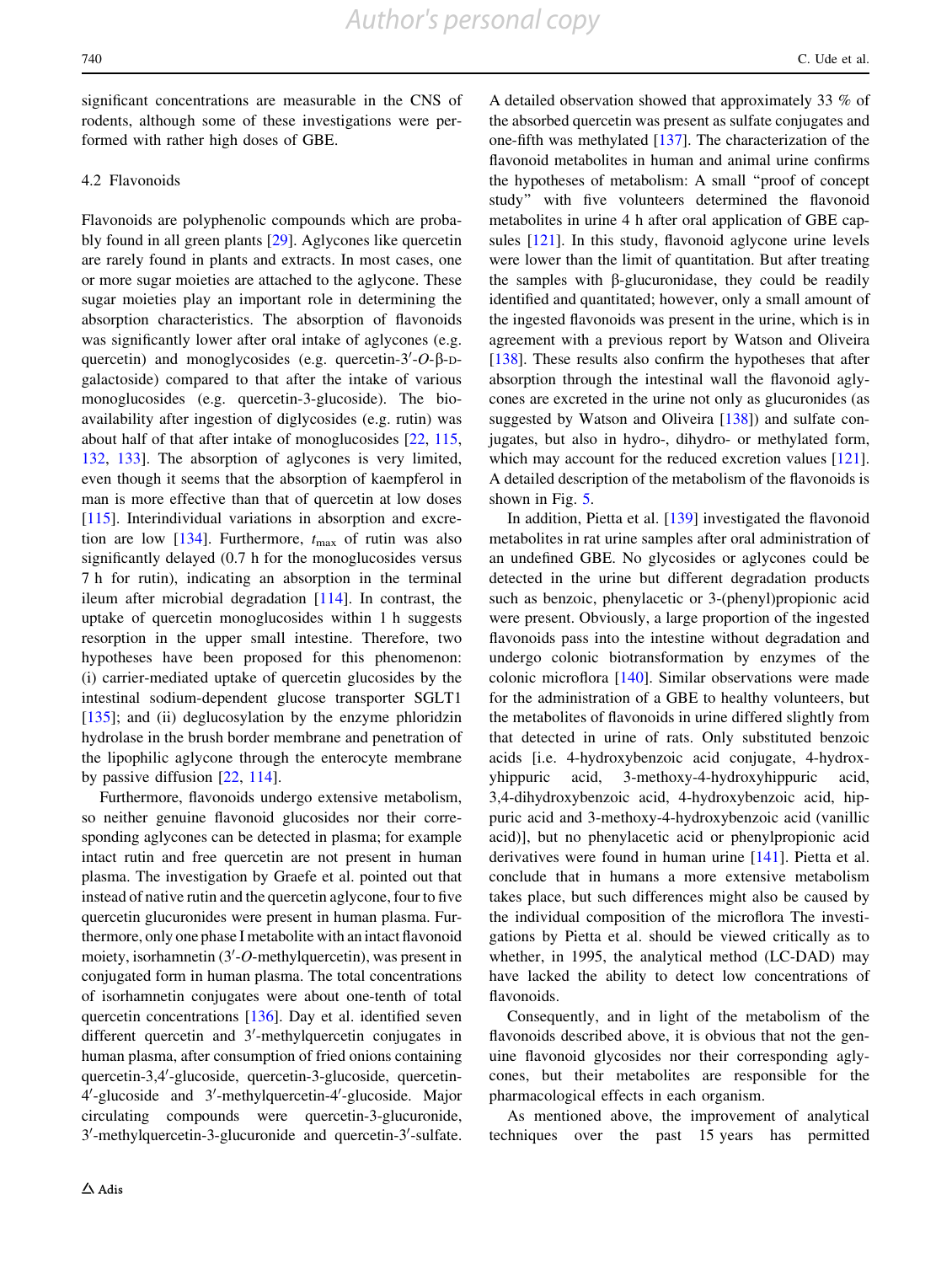Small intestine • deglycosylation

liver cell

4'-methyl-quercetin-7-glucuronide + 4'-methyl-quercetin-3-glucuronide

×

**COMT**

β**-Gluc**

<span id="page-14-0"></span>Fig. 5 Flavonoids metabolism in mammalian liver. UGT uridine diphosphate glucuronosyltransferase, ST sulfotransferase, COMT catechol-O-methyltransferase,  $\beta$ -Gluc  $\beta$ -glucoronidase [[161–163\]](#page-22-0)

quercetin-7-glucuronide + quercetin-3-glucuronide

> hepatic portal vein



3'-methyl-quercetinsulfate + 4'-methyl-quercetinsulfate

investigations of the flavonoid aglycones in biomatrices such as urine, plasma and brain in more detail. In the past, many investigations dealt with the pharmacokinetic behaviour of flavonoids after application of several products, e.g. onions, St. John's wort, broccoli, and green tea; for a review, see Wurglics and Schubert-Zsilavecz [\[22](#page-18-0)]. The present review aims to discuss studies that investigated the plasma and brain levels of flavonoids after the application of GBE in humans and animals. Real pharmacokinetic studies of Ginkgo biloba flavonoids are rare. Several studies show kinetic data, but they give only a description of an analytical method or assay without any pharmacokinetic usable content [[119,](#page-21-0) [121,](#page-21-0) [138](#page-21-0), [142](#page-21-0)].

We identified four publications which appropriately describe the pharmacokinetics of Ginkgo biloba flavonoids (see Table [4](#page-15-0)). Zhao et al. presented pharmacokinetic profiles for all three investigated flavonoids (quercetin, kaempferol, isorhamnetin) after application of TianBaoNing<sup>®</sup> capsules in beagles. The three compounds were detectable in plasma up

to 36 h post-dosing and exhibited two maximum concentrations (for detailed pharmacokinetic parameters, see Table [4](#page-15-0)) [[5\]](#page-18-0). Furthermore in a second plasma pharmacokinetic study with beagles, Zhao et al. compared oral with intravenous application of GBE Gineton $^{\circledR}$ . Regrettably the authors did not specify the GBE Gineton<sup>®</sup> and they described the pharmacokinetic study only in a very sketchy manner [\[142](#page-21-0)].

3'-methyl-quercetin-7-glucuronide + 3'-methyl-quercetin-3-glucuronide

Furthermore, an early pilot study with two healthy volunteers published by Nieder investigated the plasma pharmacokinetics of Ginkgo biloba flavonoids after oral application of 50, 100 and 300 mg GBE Li1370<sup> $\degree$ </sup> [\[143](#page-21-0)]. These results by Nieder lead to the conclusion that the flavonoids have a  $t_{\text{max}}$  of 2–2.5 h and an elimination halflife of 2–4 h; flavonoids were not detectable in human plasma after 24 h and a linear relationship between GBE doses and plasma concentrations was shown at low doses. This study has only very limited informative value, because of the low number of volunteers and the inadequate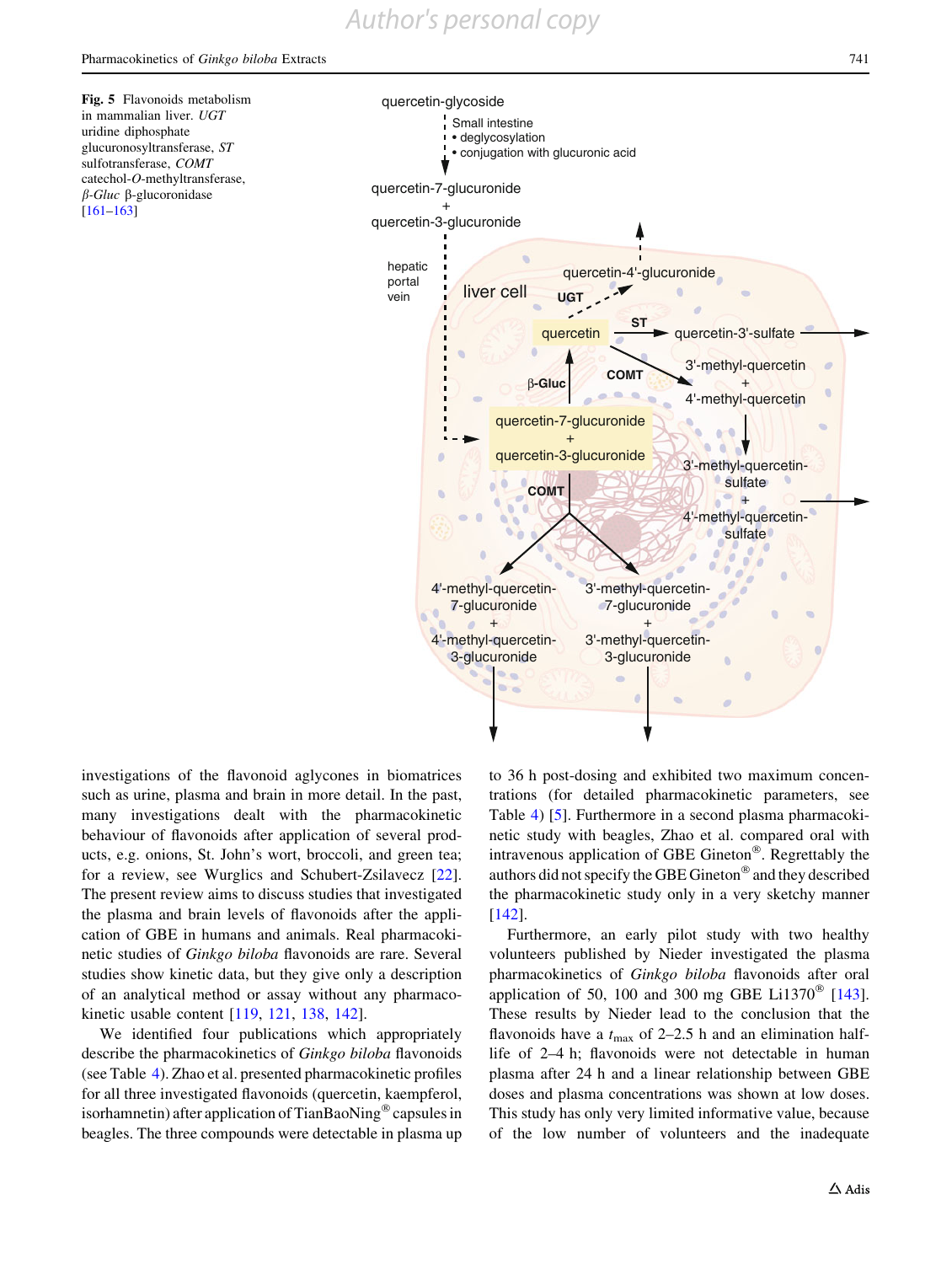<span id="page-15-0"></span>

| Table 4 Pharmacokinetic data of Ginkgo biloba flavonoids in plasma |                |                            |                           |                                                                                                                                   |                                                |                          |                                    |                                |                                             |                                         |
|--------------------------------------------------------------------|----------------|----------------------------|---------------------------|-----------------------------------------------------------------------------------------------------------------------------------|------------------------------------------------|--------------------------|------------------------------------|--------------------------------|---------------------------------------------|-----------------------------------------|
| References                                                         | Species        | Analysed compound          | Application form          | Dosage                                                                                                                            | $t_{\rm max}$ (h)                              | $C_{\text{max}}$ (ng/mL) | $(ng \cdot h/mL)$<br><b>AUC</b>    | $t_{\nu_{\!A}}$ (h)            | $\mathsf{V}_{\sf d}\left(\mathsf{L}\right)$ | CL (L/h)                                |
| Human studies<br>Nieder [143]                                      | Human (plasma) | Flavonols                  | p.o. (tablets)            | $50 \text{ mg}, 100, 300 \text{ mg }\text{LI}$<br>$1370^{\circ}$ (tablets)                                                        | $2-3$                                          | ca. 150/50/25            | $\lessapprox$                      | $2-4$                          | $\tilde{\mathbf{z}}$                        | $\tilde{\mathbf{z}}$                    |
| Wójcicki et al. [144]                                              | Human (plasma) | Quercetin                  | p.o. (single oral)        |                                                                                                                                   | 2.47                                           | 12.16                    | 63.71                              | 2.98                           | 170.01                                      | 39.07                                   |
|                                                                    |                |                            |                           |                                                                                                                                   | 2.00                                           | 13.79                    | 64.66                              | $\tilde{\mathbf{z}}$           | $\stackrel{\triangle}{\Sigma}$              | $\vec{\Sigma}$                          |
|                                                                    |                |                            |                           | $\sim$                                                                                                                            | 2.00                                           | 13.45                    | 60.15                              | $\tilde{\mathbf{z}}$           | $\tilde{\mathbf{z}}$                        | $\tilde{\Sigma}$                        |
|                                                                    |                | Kaempferol                 |                           |                                                                                                                                   | 2.44                                           | 26.73                    | 138.43                             | 2.89                           | 190.92                                      | 45.86                                   |
|                                                                    |                |                            |                           | $\mathbf{C}$                                                                                                                      | 2.03                                           | 30.02                    | 138.08                             | $\stackrel{\triangle}{\simeq}$ | $\tilde{\mathbf{z}}$                        | $\vec{\Sigma}$                          |
|                                                                    |                |                            |                           | $\infty$                                                                                                                          | 2.03                                           | 28.94                    | 130.37                             | $\lesssim$                     | $\tilde{\mathbf{z}}$                        | $\tilde{\mathbf{z}}$                    |
|                                                                    |                | Isorhamnetin               |                           |                                                                                                                                   | 2.44                                           | 7.26                     | 34.63                              | 2.84                           | 208.13                                      | 52.83                                   |
|                                                                    |                |                            |                           | $\mathbf{C}$                                                                                                                      | 2.03                                           | 9.62                     | 39.99                              | $\tilde{\mathbf{z}}$           | $\stackrel{\triangle}{\scriptstyle{Z}}$     | $\stackrel{\triangle}{\scriptstyle{Z}}$ |
|                                                                    |                |                            |                           |                                                                                                                                   | 2.03                                           | 7.81                     | 31.55                              | $\tilde{\ge}$                  | $\tilde{\mathbf{z}}$                        | $\stackrel{\triangle}{\simeq}$          |
|                                                                    |                |                            |                           | In addition to Wójcicki et al.: Three different formulations (capsules (1), drops (2) from Agon Pharma; tablets (3) from Schwabe) |                                                |                          |                                    |                                |                                             |                                         |
| Ding et al. [121]                                                  | Human (urine)  | Quercetin                  | p.g                       | Tablet with GBE                                                                                                                   | Sampling only after                            | 35.8                     | $\boldsymbol{\hat{\mathsf{z}}}$    | $\stackrel{\triangle}{\geq}$   | $\stackrel{\triangle}{\geq}$                | $\stackrel{\triangle}{\simeq}$          |
|                                                                    |                | Kaempferol                 |                           | containing 28.8 mg<br>flavonoids                                                                                                  | 4 h                                            | 53.6                     | $\lessapprox$                      | $\lesssim$                     | $\stackrel{\triangle}{\Sigma}$              | $\tilde{\mathbf{M}}$                    |
|                                                                    |                | Isorhamnetin               |                           |                                                                                                                                   |                                                | 23.5                     | $\tilde{\mathbf{z}}$               | $\tilde{z}$                    | $\frac{4}{2}$                               | $\lessapprox$                           |
| Animal studies                                                     |                |                            |                           |                                                                                                                                   |                                                |                          |                                    |                                |                                             |                                         |
| Zhao et al. [5]                                                    | Dog (plasma)   | Quercetin                  | p.o. (capsules)           | Single dose of three                                                                                                              | 11 <sup>a</sup>                                | 17.4/17.6 <sup>ª</sup>   | 304                                | $\lessapprox$                  | $\stackrel{\triangle}{\simeq}$              | $\tilde{\mathbf{z}}$                    |
|                                                                    |                | Kaempferol                 |                           | flavonol glycosides and<br>capsules $(3 \times 9.6$ mg                                                                            | $11^a$                                         | 9.37/6.83ª               | 147                                | $\tilde{\mathbf{z}}$           | $\stackrel{\triangle}{\Sigma}$              | $\mathop{\mathsf{NA}}$                  |
|                                                                    |                | Isorhamnetin               |                           | $2.4$ mg terpenes)                                                                                                                | $11^a$                                         | $2.82/5.01^{a}$          | 62.2                               | $\tilde{\mathbf{z}}$           | $\tilde{\mathbf{z}}$                        | $\tilde{\mathbf{z}}$                    |
| Zhao et al. [142]                                                  | Dog (plasma)   | Quercetin                  | p.o./i.v.                 | Gineton                                                                                                                           | Only a graphic summary without a table of data |                          |                                    |                                |                                             |                                         |
|                                                                    |                | Isorhamnetin<br>Kaempferol |                           |                                                                                                                                   |                                                |                          |                                    |                                |                                             |                                         |
| Rangel-Ordóñez et al. [110]                                        | Rat (plasma)   | Quercetin                  | p.o. (extract-suspension) | Single dose of 600 mg/kg<br>EGb 761®                                                                                              | ${}^{\circ}$                                   | 176                      | $11.285^{b}$<br>43.532°            | NC°                            | 0.058                                       | (mL/min)<br>0.0037                      |
|                                                                    |                | Kaempferol                 |                           |                                                                                                                                   | $\infty$                                       | 341                      | $19.947^{b}$<br>46.673°            | NC <sup>d</sup>                | 0.015                                       | (mL/min)<br>0.0023                      |
|                                                                    |                | Isorhamnetin               |                           |                                                                                                                                   | $\infty$                                       | 183                      | $5.734^{b}$                        | $\overline{1}$                 | 0.008                                       | 0.0147                                  |
|                                                                    |                |                            |                           |                                                                                                                                   |                                                |                          | $6.198^{\circ}$                    |                                |                                             | (mL/min)                                |
|                                                                    |                | Quercetin                  | p.o. (extract-suspension) | 600 mg/kg EGb 761®<br>Eight daily doses of                                                                                        | $^{\circ}$                                     | 789                      | 29.170°<br>$32.668^{\rm f}$        | 22                             | 0.084                                       | (mL/min)<br>0.0436                      |
|                                                                    |                | Kaempferol                 |                           |                                                                                                                                   | $\infty$                                       | 3.878                    | 108.478°<br>$116.354$ <sup>t</sup> | $\overline{18}$                | 0.013                                       | (mL/min)<br>0.0082                      |
|                                                                    |                | Isorhamnetin               |                           |                                                                                                                                   | $\infty$                                       | 1.868                    | $60.141^{\circ}$<br>$70.402^{f}$   | $\overline{24}$                | 0.008                                       | (mL/min)<br>0.0036                      |
|                                                                    |                |                            |                           |                                                                                                                                   |                                                |                          |                                    |                                |                                             |                                         |

NA not available, GBE Ginkgo biloba extract, NC not calculated

MA not available. *GBE Ginkgo biloba* extract, *NC* not calculated<br><sup>a</sup> The ginkgo flavonols exhibit two peak concentrations ( $C_{\text{max}}$ ) after a single dose <sup>a</sup> The ginkgo flavonols exhibit two peak concentrations ( $C_{\text{max}}$ ) after a single dose

b  $AUC_{(0-72)}$  $^{\rm b}$  AUC<sub>(0–72)</sub>

 $^{\rm c}$  AUC<br>(0- $\infty)$  $\lq \text{AUC}_{(0-\infty)}$ 

 $\tilde{t}_\chi$  $\mathfrak{c}_2$  could not be calculated because of a too high concentration after 71 h

 $^{\circ}$  AUC $_{\rm 0-720}$ 

ef $\mathsf{AUC}_{(\mathbb{0}-\infty)}$ 

 $\Delta$ Adis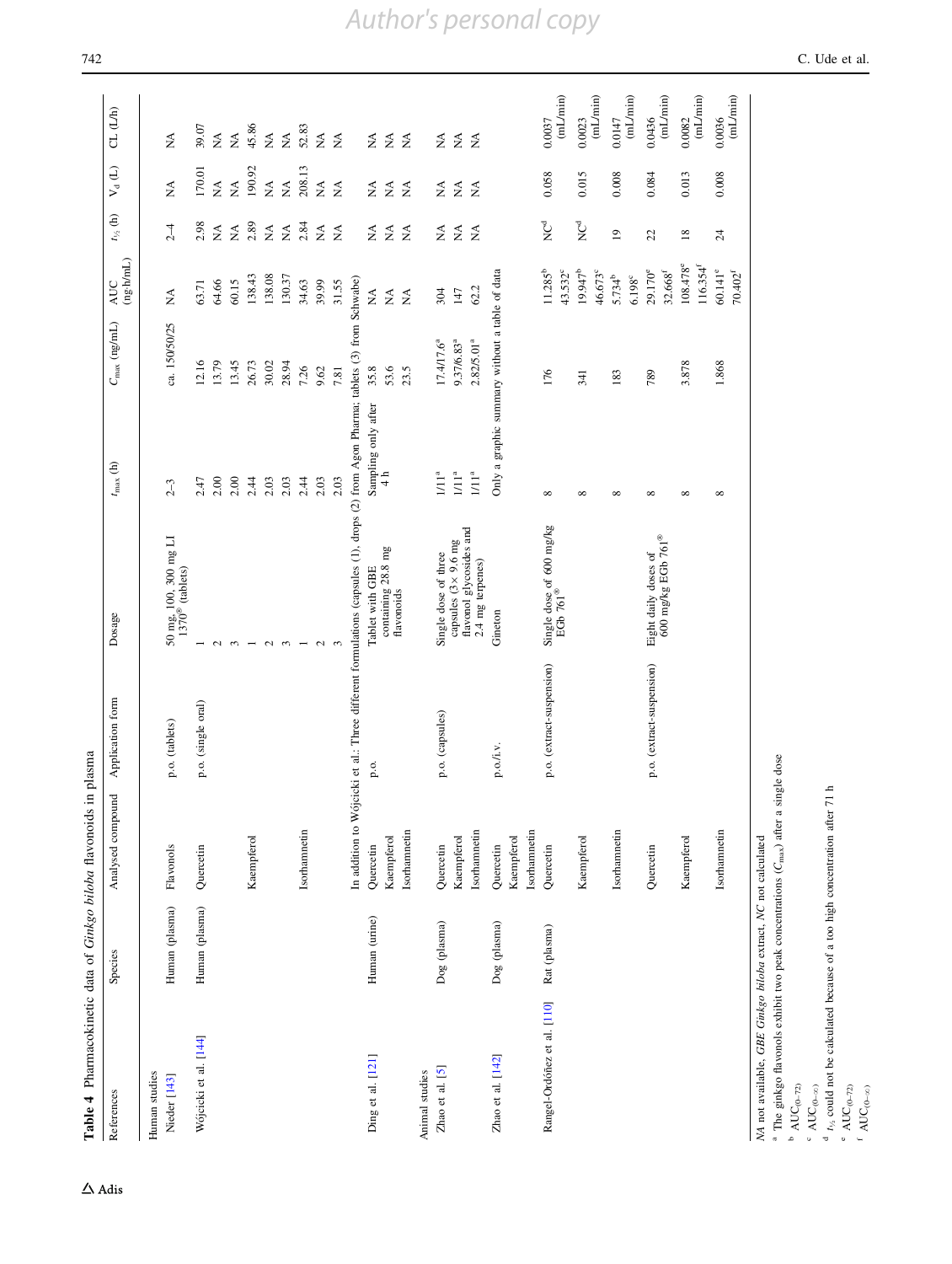<span id="page-16-0"></span>

Fig. 6 Distribution of Ginkgo biloba flavonoid aglycones in the hippocampus  $(H)$ , striatum  $(S)$ , frontal cortex  $(FC)$ , cerebellum  $(C)$  and rest  $(R)$  of the rat brain after eight daily doses of 600 and 100 mg/kg of EGb 761<sup>®</sup> [[110](#page-20-0)]

analytical technique used. The analysis by Wójcicki et al. compared three different GBE formulations (drops, capsules and tablets) in relation to the oral bioavailability of Ginkgo biloba flavonoid glycosides. This study describes a one-compartment model with zero-order absorption without lag-time and a  $t_{\text{max}}$  of approximately 2 h for each of the flavonoids. The zero value was reached 24 h after the intake of a single dose of GBE. The authors suggested that the volume of distribution showed a moderately extensive penetration into the tissue. An elimination half-life of short duration (about 3 h) and total body clearance (ca. 39–53 L/h) pointed to a rapid elimination of theses flavonoids from the blood. Furthermore, the study concludes that the three different formulations of GBE used are bioequivalent. The conclusion is based on the demonstrated and comparable pharmacokinetic characteristics after oral intake [[144\]](#page-21-0).

Rangel-Ordóñez et al.  $[110]$  $[110]$  showed in a recent rat study that flavonoids are bioavailable in plasma as well as in the brain after oral application of EGb  $761^{\circ}$ . The study in our laboratory included one investigation with a single oral administration of 600 mg/kg EGb  $761^{\circ}$  and repeated application of 100 and 600 mg/kg EGb 761 $\degree$  to rats for 8 days. A single dose of 600 mg/kg EGb  $761^{\circ}$  resulted in maximum plasma concentrations of 176, 341 and 183 ng/mL for quercetin, kaempferol, and isorhamnetin/ tamarixetin, respectively. In comparison, the repeated administration of the same dose for 8 days led to an approximate 4.5-fold increase in the plasma concentration for quercetin, an 11.5-fold increase for kaempferol and a 10-fold increase for isorhamnetin/tamarixetin. The maximum concentration of 341 ng/mL after the single dose application was achieved after 8 h and remained constant for several hours before it slowly decreased after 24 h. The plasma level of quercetin metabolites increased rapidly and reached the maximum concentration of 176 ng/mL within 2 h after administration. The plasma concentration of quercetin decreased very slowly within the first 72 h; at the end of that period, 78 % of the maximum concentration could still be detected. The concentration level of isorhamnetin/tamarixetin increased within the first 8 h to approximately 183 ng/mL and then decreased continuously. After 72 h, 9.5 % of the maximum concentration was still detectable in plasma [[110\]](#page-20-0).

Moreover, the target tissue of GBE components is the CNS. Rangel-Ordóñez et al. showed for the first time that flavonoids reach the CNS and cross the blood–brain barrier after oral application of GBE, but only kaempferol and isorhamnetin/tamarixetin were detected in brain samples. A single dose of 600 mg/kg EGb  $761^{\circ}$  resulted in maximum brain concentrations of 291 ng/g protein for kaempferol and 161 ng/g protein for isorhamnetin/tamarixetin. A repeated administration of the same dose for 8 days led to an approximate twofold increase for the two components. Maximum brain concentrations, corresponding to approximately 293 and 161 ng/g of protein in the brain for kaempferol and isorhamnetin/tamarixetin, respectively, were measured 8 h after application. Even though the  $C_{\text{max}}$ of isorhamnetin/tamarixetin was lower than that of kaempferol, the former could be detected in the brain for longer [\[110](#page-20-0)].

In order to provide more details of brain tissue levels of the flavonoids of GBE, the distribution of the three analytes in rat brain was investigated after repeated dosing (8 days) of 100 or 600 mg/kg EGb  $761^{\circ}$ . Interestingly, besides kaempferol and isorhamnetin/tamarixetin, quercetin could also be determined when administering EGb  $761^{\circ}$  at a high dose (600 mg/kg). All three aglycones tended to be distributed in the brain with certain preference for the hippocampus, striatum, cerebellum and frontal cortex. Other brain areas contained only very small amounts of the aglycones. Kaempferol and isorhamnetin/tamarixetin could be quantified even after the administration of the lower dose (100 mg/kg). At this dose, kaempferol accumulated with a marked preference for the frontal cortex (about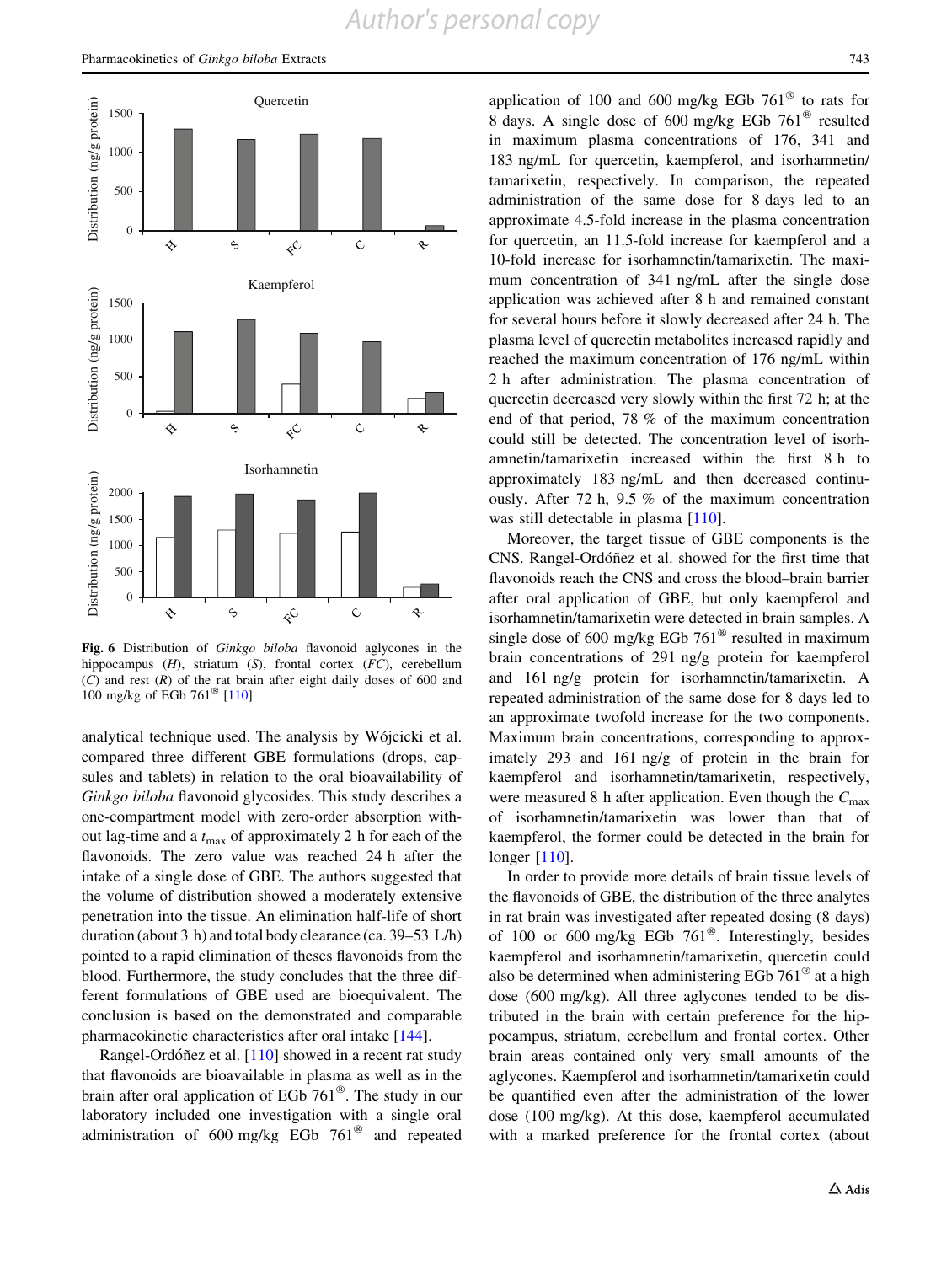65 %), whereas isorhamnetin/tamarixetin were found in hippocampus, striatum, frontal cortex and cerebellum in comparable concentrations. Figure [6](#page-16-0) shows the distribution of Ginkgo flavonoid aglycones in the hippocampus, striatum, frontal cortex, cerebellum and rest of the rat brain after eight daily doses of 600 and 100 mg/kg of EGb  $761^{\circ}$ [\[110](#page-20-0)].

So far, only limited data on the bioavailability of GBE flavonoids in humans are available, but taken together with animal data it is obvious, that metabolites of the GBE flavonoids reach the circulation in significant concentrations. Furthermore, some metabolites may be able to cross the blood–brain barrier and reach the CNS.

#### 5 Conclusion

Ginkgo biloba is among the most extensively used medicinal plants and its extracts are among the best explored HMP. However, numerous extracts with different compositions of Ginkgo biloba are available and used for clinical investigations and daily use. Only GBE which meet the demands of the USP 32 or the European Pharmacopoeia 6.1 are state-of-the-art today and should therefore be recommended in daily practice and used in all clinical investigations; EGb  $761^{\circ}$  is the best explored GBE.

As discussed in this review, the pharmacokinetic characteristics of TTL and flavonoids are known even if the number of pharmacokinetic investigations of Ginkgo biloba TTL and flavonoids is small.

These studies demonstrated that GKA, GKB and Bb as well as flavonoids reach the CNS and brain, the target tissue, after oral application of EGb  $761^{\circ}$  in adequate concentrations. The TTL are characterized by short  $t_{1/2}$ which leads to zero levels 24 h after application in plasma as well as in the brain. The fact that the  $t_{\frac{1}{2}}$  of TTL is relatively short also underlines the recommendation of an intake of GBE twice daily. The flavonoids show relatively long  $t_{\frac{1}{2}}$ . In humans  $t_{\frac{1}{2}}$  of flavonoids is about 10–17 h, which also supports a twice-daily dosing [[112,](#page-20-0) [145](#page-21-0)]. In the case of a high dose regime, an accumulation in rat plasma and brain could be observed. This effect may be caused by application of a high dose of GBE.

Knowledge of the pharmacokinetic characteristics of the active compounds is required for the interpretation of in vitro and in vivo pharmacological investigations.

A direct comparison of the concentrations used in the in vitro pharmacological studies and the determined maximal plasma and brain concentrations of the terpenoids after oral administration shows that the in vivo brain concentrations are not as high as the concentrations used for in vitro experiments but they are approximately in the same range. Additionally, it must be kept in mind that the concentrations of TTL in brain tissue determined by Ude et al. [\[109](#page-20-0)] represent the whole brain. Higher levels of terpenoids may be reached in certain brain areas as the distribution of radiolabelled GKB in the brain demonstrated by Suehiro et al. [[124\]](#page-21-0) and the distinct distribution of flavonoids in different brain areas, such as hippocampus, frontal cortex, cerebellum and striatum, after oral administration shown by Rangel-Ordóñez et al.  $[110]$  $[110]$  indicated but this needs to be further evaluated in future investigations. In conclusion, the data support the hypothesis of mitochondrial protection due to the aforementioned mechanisms, and the other pharmacological hypothesis discussed.

The notion of a link between GBE and CYP interactions and changes of bleeding time in humans has already been discussed. In both cases the published data and clinical trials are very inhomogeneous and inconsistent [[72,](#page-19-0) [73](#page-20-0)]. After reviewing the published literature, we are not able to conclude that there is a special risk from taking GBE together with other drugs.

Summarizing the different aspects of GBE, we point out that GBE are well explored HMP. The pharmacodynamic characteristics are examined at length in a large number of studies. In addition, several pharmacokinetic studies have shown that the pharmacological active compounds of GBE are available in human and animal plasma after oral and i.v. application. Recent investigations characterize TTL and flavonoids of Ginkgo biloba in the CNS and moreover were able to demonstrate that these GBE ingredients cross the blood–brain barrier in adequate concentration. Although, Gingko biloba is one of the best investigated medicinal plants, there are still many open questions about the mode of action, the role of different ingredients and even the efficacy of GBE in the therapy of AD.

As described in Sect. [3.1](#page-2-0), many in vitro and in vivo studies with terpene trilactones allow one to draw the conclusion that TTL play a major role in the antidementia effect of GBE, but until now a clear correlation of the clinical effect of the TTL and their concentration in the CNS tissue is still missing. Preliminary results by Ude et al. [\[109](#page-20-0)] show that TTL are able to cross the blood–brain barrier and significant concentrations of TTL are measurable in the brain. But the dosage used in this animal study was much higher than the recommended daily dose in humans. On the other hand, Ude et al. investigated only whole brain tissue homogenates, and did not differentiate among various brain regions. Interestingly, Rangel-Ord- $\tilde{c}$  et al. [[110](#page-20-0)] found significant variations, when examining different brain regions according to the flavonoid concentration. In order to establish a correlation of brain tissue concentrations of TTL in various regions and the concentrations of these substances used in in vitro tests further studies are necessary.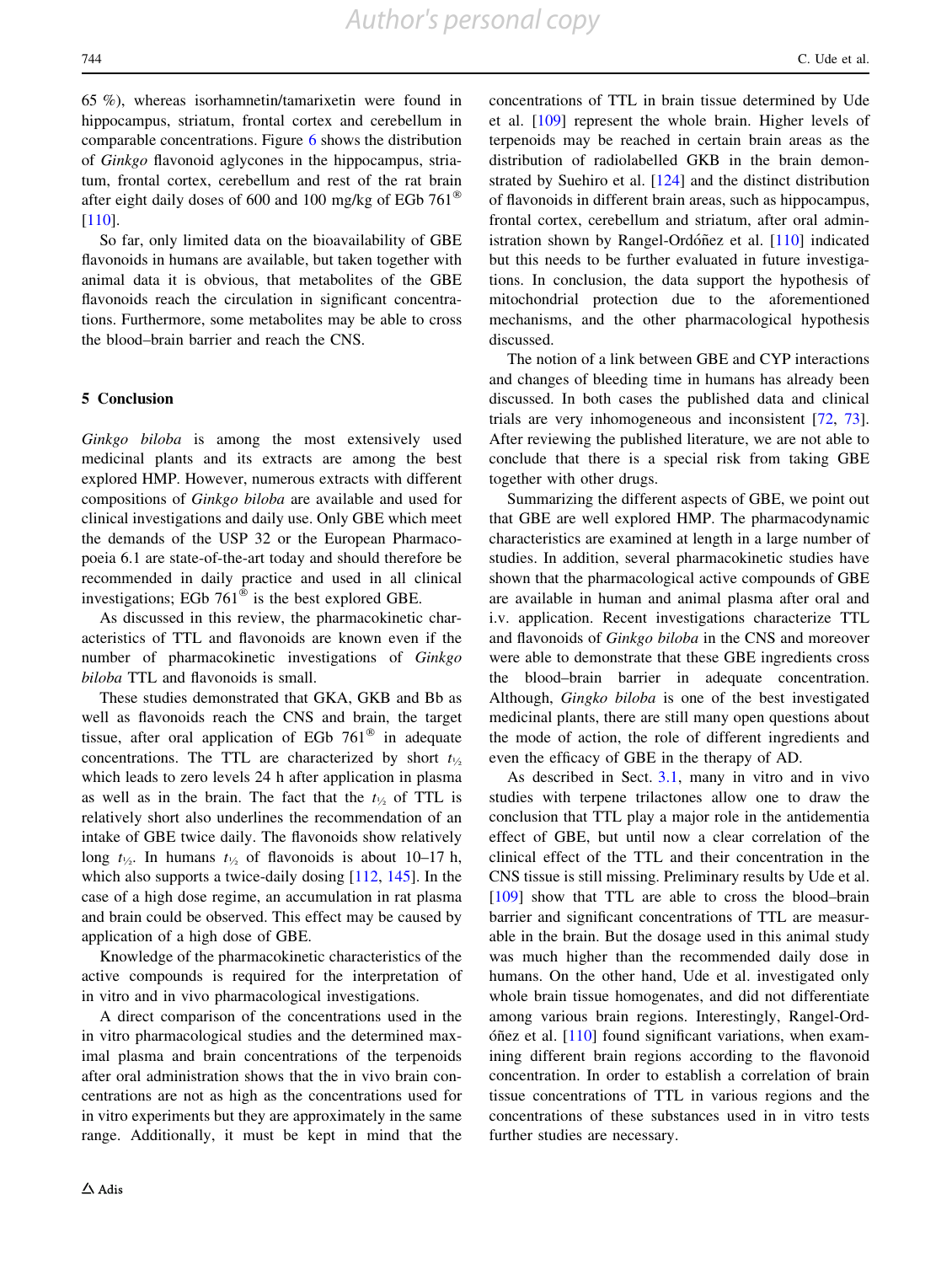<span id="page-18-0"></span>Nevertheless, the presence of other ingredients such as flavonoids seems to be necessary for a sufficient antidementia activity of the extract.

The clinical efficacy is also a point of lively discussion. Whereas the Cochrane Collaboration conclude in their review that there is no benefit for patients taking GBE, the IQWiG review describes the GBE-containing products as an effective treatment of AD. For the future, clinical studies with GBE products that conform to the monographs of the USP or European Pharmacopoeia, in a sufficient dosage regime (240 mg extract per day), placebo controlled or against standard antidementia drugs are needed. However, the difficulty with the definition of realistic clinical endpoints in clinical trials related to GBE remains [[146\]](#page-21-0).

Acknowledgments The authors wish to thank Dr. Brigitte Held for editorial support and Astrid Kaiser for technical assistance.

#### References

- 1. DeFeudis FV. A brief history of EGb 761 and its therapeutic uses. Pharmacopsychiatry. 2003;36(Suppl 1):S2–7.
- 2. Gong W, Chen C, Dobes C, et al. Phylogeography of a living fossil: pleistocene glaciations forced Ginkgo biloba L. (Ginkgoaceae) into two refuge areas in China with limited subsequent postglacial expansion. Mol Phylogenet Evol. 2008;48(3):1094–105.
- 3. Kressmann S, Biber A, Wonnemann M, et al. Influence of pharmaceutical quality on the bioavailability of active components from Ginkgo biloba preparations. J Pharm Pharmacol. 2002;54(11):1507–14.
- 4. van Beek TA, Montoro P. Chemical analysis and quality control of Ginkgo biloba leaves, extracts, and phytopharmaceuticals. J Chromatogr A. 2009;1216(11):2002–32.
- 5. Zhao Y, Wang L, Bao Y, et al. A sensitive method for the detection and quantification of ginkgo flavonols from plasma. Rapid Commun Mass Spectr. 2007;21(6):971–81.
- 6. Schwabe U. Arzneiverordnungs-Report 2009: Aktuelle Daten, Kosten, Trends und Kommentare. 1. Aufl. Heidelberg Neckar. Springer, Berlin; 2009.
- 7. Klein J, Weichel O, Hilgert M, et al. Excitotoxic hippocampal membrane breakdown and its inhibition by bilobalide: role of chloride fluxes. Pharmacopsychiatry. 2003;36(Suppl 1):S78–83.
- 8. Mdzinarishvili A, Kiewert C, Kumar V, et al. Bilobalide prevents ischemia-induced edema formation in vitro and in vivo. Neuroscience. 2007;144(1):217–22.
- 9. Abdel-Kader R, Hauptmann S, Keil U, et al. Stabilization of mitochondrial function by Ginkgo biloba extract (EGb 761). Pharmacol Res. 2007;56(6):493–502.
- 10. Mancuso M, Coppede` F, Murri L, et al. Mitochondrial cascade hypothesis of Alzheimer's disease: myth or reality? Antioxid Redox Signal. 2007;9(10):1631–46.
- 11. Christen Y. Oxidative stress and Alzheimer disease. Am J Clin Nutr. 2000;71(2):621S–9S.
- 12. Reddy VP, Zhu X, Perry G, et al. Oxidative stress in diabetes and Alzheimer's disease. J Alzheimers Dis. 2009;16(4):763–74.
- 13. Reddy PH. Mitochondrial dysfunction in aging and Alzheimer's disease: strategies to protect neurons. Antioxid Redox Signal. 2007;9(10):1647–58.
- 14. Institute for Quality and Efficiency in Health Care. [http://www.](http://www.iqwig.de) [iqwig.de.](http://www.iqwig.de) Accessed 23 Aug 2012.
- 15. IQWIG. Abschlussbericht: Ginkgohaltige Präparate bei Alzheimer Demenz; 2008.
- 16. Ihl R, Bachinskaya N, Korczyn AD et al. Efficacy and safety of a once-daily formulation of Ginkgo biloba extract EGb 761 in dementia with neuropsychiatric features: a randomized controlled trial. Int J Geriatr Psychiatry 2010;26(11):1186–94.
- 17. Napryeyenko O, Sonnik G, Tartakovsky I. Efficacy and tolerability of *Ginkgo biloba* extract EGb 761 by type of dementia: analyses of a randomised controlled trial. J Neurol Sci. 2009;283(1–2):224–9.
- 18. Le Bars PL, Kieser M, Itil KZ. A 26-week analysis of a doubleblind, placebo-controlled trial of the Ginkgo biloba extract EGb 761 in dementia. Dement Geriatr Cogn Disord. 2000;11(4): 230–7.
- 19. Dekosky ST, Williamson JD, Fitzpatrick AL, et al. Ginkgo biloba for prevention of dementia: a randomized controlled trial. JAMA. 2008;300(19):2253–62.
- 20. Birks J, Grimley Evans J. Ginkgo biloba for cognitive impairment and dementia. Cochrane Database Syst Rev 2009;(1): CD003120.
- 21. Kasper S, Schubert H. Ginkgo biloba extract EGb  $761^{\circ}$  in the treatment of dementia: evidence of efficacy and tolerability. Fortschr Neurol Psychiatr 2009;77(9):494–506.
- 22. Wurglics M, Schubert-Zsilavecz M. Hypericum perforatum: a 'modern' herbal antidepressant: pharmacokinetics of active ingredients. Clin Pharmacokinet. 2006;45(5):449–68.
- 23. Federal Institute for Drugs and Medical Devices of Germany. [http://www.bfarm.de.](http://www.bfarm.de) Accessed 3 Jul 2012.
- 24. Kommission E. Monographie: Trockenextrakt (35-67:1) aus Ginkgo Blättern. Bundesanzeiger 1994;Nr. 133.
- 25. DeFeudis FV, Drieu K. Ginkgo biloba extract (EGb 761) and CNS functions: basic studies and clinical applications. Curr Drug Targets. 2000;1(1):25–58.
- 26. Blecharz-Klin K, Piechal A, Joniec I, et al. Pharmacological and biochemical effects of Ginkgo biloba extract on learning, memory consolidation and motor activity in old rats. Acta Neurobiol Exp (Wars). 2009;69(2):217–31.
- 27. Oken BS, Storzbach DM, Kaye JA. The efficacy of Ginkgo biloba on cognitive function in Alzheimer disease. Arch Neurol. 1998;55(11):1409–15.
- 28. Zimmermann M, Colciaghi F, Cattabeni F, et al. Ginkgo biloba extract: from molecular mechanisms to the treatment of Alzhelmer's disease. Cell Mol Biol (Noisy-le-grand). 2002;48(6): 613–23.
- 29. Singh B, Kaur P, Gopichand, et al. Biology and chemistry of Ginkgo biloba. Fitoterapia. 2008;79(6):401–18.
- 30. Leistner E, Drewke C. Ginkgo biloba and ginkgotoxin. J Nat Prod. 2009;73(1):86–92.
- 31. Ramassamy C, Longpre F, Christen Y. Ginkgo biloba extract (EGb 761) in Alzheimer's disease: is there any evidence? Curr Alzheimer Res. 2007;4(3):253–62.
- 32. van Beek TA. Chemical analysis of Ginkgo biloba leaves and extracts. J Chromatogr A. 2002;967(1):21–55.
- 33. Leuner K, Hauptmann S, Abdel-Kader R, et al. Mitochondrial dysfunction: the first domino in brain aging and Alzheimer's disease? Antioxid Redox Signal. 2007;9(10):1659–75.
- 34. Leuner K, Pantel J, Frey C, et al. Enhanced apoptosis, oxidative stress and mitochondrial dysfunction in lymphocytes as potential biomarkers for Alzheimer's disease. J Neural Transm Suppl. 2007;72:207–15.
- 35. Eckert A, Keil U, Kressmann S, et al. Effects of EGb 761 Ginkgo biloba extract on mitochondrial function and oxidative stress. Pharmacopsychiatry. 2003;36(Suppl 1):S15–23.
- 36. Eckert A, Keil U, Scherping I, et al. Stabilization of mitochondrial membrane potential and improvement of neuronal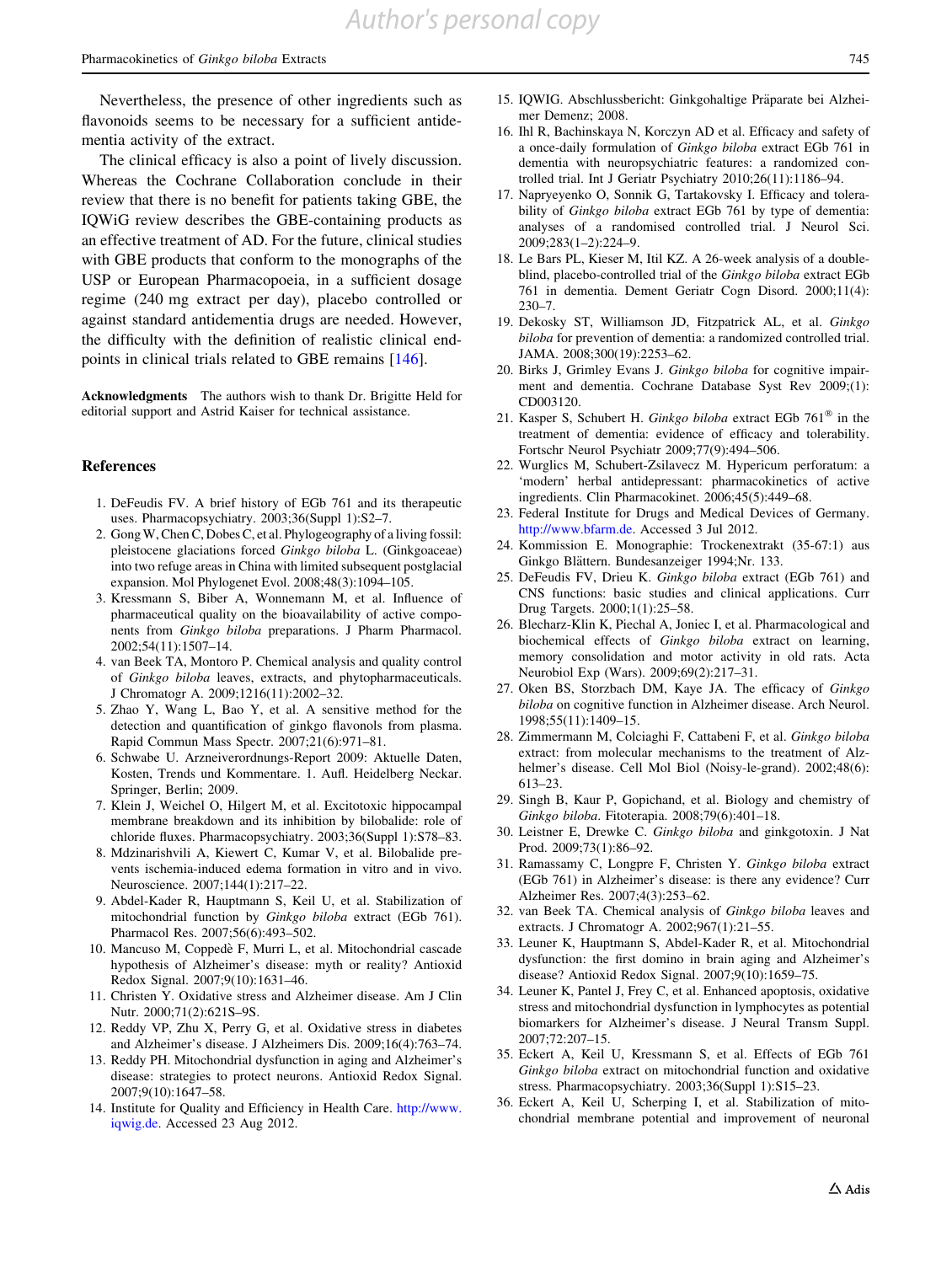<span id="page-19-0"></span>energy metabolism by Ginkgo biloba extract EGb 761. Ann N Y Acad Sci. 2005;1056:474–85.

- 37. Müller WE, Abdel-Kader R, Fehske CJ, et al. Grundlagen der therapeutischen Anwendung von EGb 761®: Wirkung auf die Kraftwerke der Zellen. Pharmazie in unserer Zeit. 2009;38(5): 408–16.
- 38. Belayev L, Khoutorova L, Atkins K, et al. LAU-0901, a novel platelet-activating factor antagonist, is highly neuroprotective in cerebral ischemia. Exp Neurol. 2008;214(2):253–8.
- 39. Chatterjee SS, Kondratskaya EL, Krishtal OA. Structure-activity studies with Ginkgo biloba extract constituents as receptor-gated chloride channel blockers and modulators. Pharmacopsychiatry. 2003;36(Suppl 1):S68–77.
- 40. Nakanishi K. Terpene trilactones from Ginkgo biloba: from ancient times to the 21st century. Bioorg Med Chem. 2005;13(17):4987–5000.
- 41. Bate C, Kempster S, Williams A. Platelet-activating factor antagonists protect amyloid-beta damaged neurons from microglia-mediated death. Neuropharmacology. 2006;51(2):173–81.
- 42. Stromgaard K, Nakanishi K. Chemistry and biology of terpene trilactones from Ginkgo biloba. Angew Chem Int Ed Engl. 2004;43(13):1640–58.
- 43. Smith JV, Luo Y. Studies on molecular mechanisms of Ginkgo biloba extract. Appl Microbiol Biotechnol. 2004;64(4):465–72.
- 44. Smith PF, Maclennan K, Darlington CL. The neuroprotective properties of the Ginkgo biloba leaf: a review of the possible relationship to platelet-activating factor (PAF). J Ethnopharmacol. 1996;50(3):131–9.
- 45. Braquet P. Proofs of involvement of PAF-acether in various immune disorders using BN 52021 (ginkgolide B): a powerful PAF-acether antagonist isolated from Ginkgo biloba L. Adv Prostaglandin Thromboxane Leukot Res. 1986;16:179–98.
- 46. Mukherjee PK, DeCoster MA, Campbell FZ, et al. Glutamate receptor signaling interplay modulates stress-sensitive mitogenactivated protein kinases and neuronal cell death. J Biol Chem. 1999;274(10):6493–8.
- 47. Chen C, Bazan NG. Lipid signaling: sleep, synaptic plasticity, and neuroprotection. Prostaglandins Other Lipid Mediat. 2005;77(1–4):65–76.
- 48. Kondratskaya EL, Fisyunov AI, Chatterjee SS, et al. Ginkgolide B preferentially blocks chloride channels formed by heteromeric glycine receptors in hippocampal pyramidal neurons of rat. Brain Res Bull. 2004;63(4):309–14.
- 49. Kondratskaya EL, Betz H, Krishtal OA, et al. The beta subunit increases the ginkgolide B sensitivity of inhibitory glycine receptors. Neuropharmacology. 2005;49(6):945–51.
- 50. Rimbach G, Wolffram S, Watanabe C, et al. Effect of Ginkgo biloba (EGb 761) on differential gene expression. Pharmacopsychiatry. 2003;36(Suppl 1):S95–9.
- 51. Yao Z, Drieu K, Papadopoulos V. The Ginkgo biloba extract EGb 761 rescues the PC12 neuronal cells from beta-amyloidinduced cell death by inhibiting the formation of beta-amyloidderived diffusible neurotoxic ligands. Brain Res. 2001;889(1–2): 181–90.
- 52. Bate C, Tayebi M, Williams A. Ginkgolides protect against amyloid-beta1-42-mediated synapse damage in vitro. Mol Neurodegener. 2008;3:1.
- 53. Augustin S, Rimbach G, Augustin K, et al. Effect of a short- and long-term treatment with Ginkgo biloba extract on amyloid precursor protein levels in a transgenic mouse model relevant to Alzheimer's disease. Arch Biochem Biophys. 2009;481(2):177–82.
- 54. Longpré F, Garneau P, Christen Y, et al. Protection by EGb 761 against beta-amyloid-induced neurotoxicity: involvement of NF-kappaB, SIRT1, and MAPKs pathways and inhibition of amyloid fibril formation. Free Radic Biol Med. 2006;41(12): 1781–94.
- 55. Hauptmann S, Scherping I, Dröse S, et al. Mitochondrial dysfunction: an early event in Alzheimer pathology accumulates with age in AD transgenic mice. Neurobiol Aging. 2008;30(10): 1574–86.
- 56. Amri H, Drieu K, Papadopoulos V. Transcriptional suppression of the adrenal cortical peripheral-type benzodiazepine receptor gene and inhibition of steroid synthesis by ginkgolide B. Biochem Pharmacol. 2003;65(5):717–29.
- 57. Amri H, Li W, Drieu K, et al. Identification of the adrenocorticotropin and ginkgolide B-regulated 90-kilodalton protein (p90) in adrenocortical cells as a serotransferrin precursor protein homolog (adrenotransferrin). Endocrinology. 2004;145(4): 1802–9.
- 58. Janssens D, Michiels C, Delaive E, et al. Protection of hypoxiainduced ATP decrease in endothelial cells by Ginkgo biloba extract and bilobalide. Biochem Pharmacol. 1995;50(7):991–9.
- 59. Janssens D, Remacle J, Drieu K, et al. Protection of mitochondrial respiration activity by bilobalide. Biochem Pharmacol. 1999;58(1):109–19.
- 60. Tchantchou F, Xu Y, Wu Y, et al. EGb 761 enhances adult hippocampal neurogenesis and phosphorylation of CREB in transgenic mouse model of Alzheimer's disease. FASEB J. 2007;21(10):2400–8.
- 61. Tchantchou F, Lacor PN, Cao Z, et al. Stimulation of neurogenesis and synaptogenesis by bilobalide and quercetin via common final pathway in hippocampal neurons. J Alzheimers Dis. 2009;18(4):787–98.
- 62. Chandrasekaran K, Mehrabian Z, Spinnewyn B, et al. Bilobalide, a component of the Ginkgo biloba extract (EGb 761), protects against neuronal death in global brain ischemia and in glutamate-induced excitotoxicity. Cell Mol Biol (Noisy-legrand). 2002;48(6):663–9.
- 63. Chandrasekaran K, Mehrabian Z, Spinnewyn B, et al. Neuroprotective effects of bilobalide, a component of Ginkgo biloba extract (EGb 761) in global brain ischemia and in excitotoxicity-induced neuronal death. Pharmacopsychiatry. 2003;36(Suppl 1):S89–94.
- 64. Klein J, Chatterjee SS, Loffelholz K. Phospholipid breakdown and choline release under hypoxic conditions: inhibition by bilobalide, a constituent of Ginkgo biloba. Brain Res. 1997;755(2): 347–50.
- 65. Weichel O, Hilgert M, Chatterjee SS, et al. Bilobalide, a constituent of *Ginkgo biloba*, inhibits NMDA-induced phospholipase A2 activation and phospholipid breakdown in rat hippocampus. Naunyn Schmiedebergs Arch Pharmacol. 1999;360(6):609–15.
- 66. Kiewert C, Kumar V, Hildmann O, et al. Role of GABAergic antagonism in the neuroprotective effects of bilobalide. Brain Res. 2007;1128(1):70–8.
- 67. Kiewert C, Kumar V, Hildmann O, et al. Role of glycine receptors and glycine release for the neuroprotective activity of bilobalide. Brain Res. 2008;1201:143–50.
- 68. DeFeudis FV. Bilobalide and neuroprotection. Pharmacol Res. 2002;46(6):565–8.
- 69. Ahlemeyer B, Krieglstein J. Neuroprotective effects of Ginkgo biloba extract. Cell Mol Life Sci. 2003;60(9):1779–92.
- 70. Kim B, Kim K, Lim KS, et al. Influence of Ginkgo biloba extract on the pharmacodynamic effects and pharmacokinetic properties of ticlopidine: an open-label, randomized, two-period, two-treatment, two-sequence, single-dose crossover study in healthy Korean male volunteers. Clin Ther. 2010;32(2):380-90.
- 71. Koch E. Inhibition of platelet activating factor (PAF)-induced aggregation of human thrombocytes by ginkgolides: considerations on possible bleeding complications after oral intake of Ginkgo biloba extracts. Phytomedicine. 2005;12(1–2):10–6.
- 72. Kloft C, Kellermann A. Blutungsneigung durch Ginkgo-biloba-Extrakt? Kontroverse Diskussion. Pharmazie in unserer Zeit. 2009;38(5):440–6.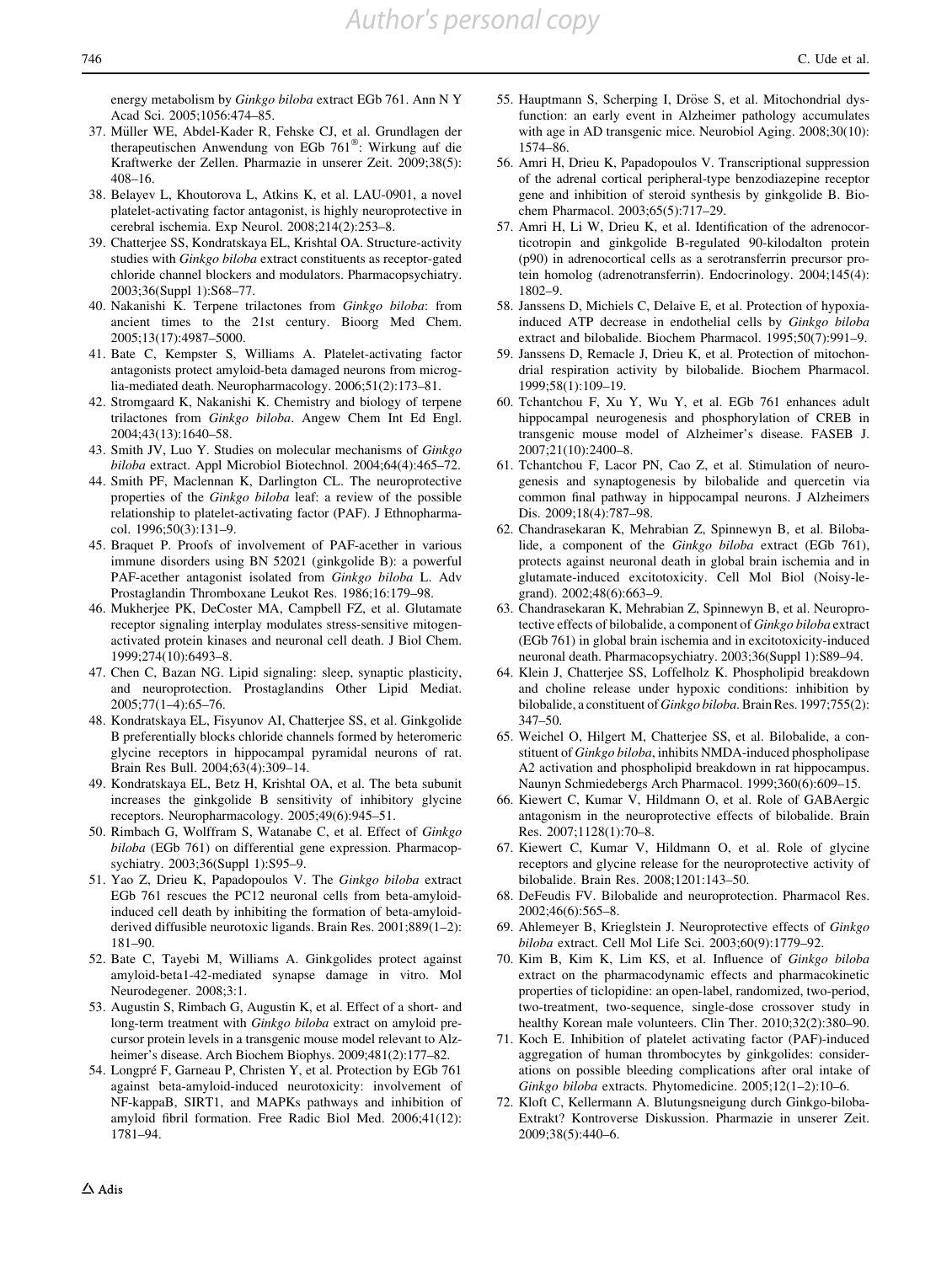- <span id="page-20-0"></span>73. Izzo AA, Ernst E. Interactions between herbal medicines and prescribed drugs: an updated systematic review. Drugs. 2009;69(13):1777–98.
- 74. Deng Y, Bi H, Zhao L, et al. Induction of cytochrome P450s by terpene trilactones and flavonoids of the Ginkgo biloba extract EGb 761 in rats. Xenobiotica. 2008;38(5):465–81.
- 75. Deng Y, Bi H, Zhao L, et al. Induction of cytochrome P450 3A by the Ginkgo biloba extract and bilobalides in human and rat primary hepatocytes. Drug Metab Lett. 2008;2(1):60–6.
- 76. Umegaki K, Taki Y, Endoh K, et al. Bilobalide in Ginkgo biloba extract is a major substance inducing hepatic CYPs. J Pharm Pharmacol. 2007;59(6):871–7.
- 77. Shinozuka K, Umegaki K, Kubota Y, et al. Feeding of Ginkgo biloba extract (GBE) enhances gene expression of hepatic cytochrome P-450 and attenuates the hypotensive effect of nicardipine in rats. Life Sci. 2002;70(23):2783–92.
- 78. Robertson SM, Davey RT, Voell J, et al. Effect of Ginkgo biloba extract on lopinavir, midazolam and fexofenadine pharmacokinetics in healthy subjects. Curr Med Res Opin. 2008;24(2): 591–9.
- 79. Gurley BJ, Gardner SF, Hubbard MA, et al. Cytochrome P450 phenotypic ratios for predicting herb–drug interactions in humans. Clin Pharmacol Ther. 2002;72(3):276–87.
- 80. Chatterjee SS, Doelman CJ, Noldner M, et al. Influence of the Ginkgo extract EGb 761 on rat liver cytochrome P450 and steroid metabolism and excretion in rats and man. J Pharm Pharmacol. 2005;57(5):641–50.
- 81. Hertog MG, Feskens EJ, Kromhout D. Antioxidant flavonols and coronary heart disease risk. Lancet. 1997;349(9053):699.
- 82. Yochum L, Kushi LH, Meyer K, et al. Dietary flavonoid intake and risk of cardiovascular disease in postmenopausal women. Am J Epidemiol. 1999;149(10):943–9.
- 83. Markesbery WR, Lovell M. Damage to lipids, proteins, DNA, and RNA in mild cognitive impairment. Arch Neurol. 2007;64(7):954–6.
- 84. Ahlemeyer B, Krieglstein J. Pharmacological studies supporting the therapeutic use of Ginkgo biloba extract for Alzheimer's disease. Pharmacopsychiatry. 2003;36(Suppl 1):S8–14.
- 85. Smith JV, Luo Y. Elevation of oxidative free radicals in Alzheimer's disease models can be attenuated by Ginkgo biloba extract EGb 761. J Alzheimers Dis. 2003;5(4):287–300.
- 86. Kaschel R. Ginkgo biloba: specificity of neuropsychological improvement—a selective review in search of differential effects. Hum Psychopharmacol. 2009;24(5):345–70.
- 87. Rubio-Perez JM, Morillas-Ruiz JM. A review: inflammatory process in Alzheimer's disease, role of cytokines. Scientific-WorldJournal. 2012;2012:756357.
- 88. Zheng LT, Ock J, Kwon B, et al. Suppressive effects of flavonoid fisetin on lipopolysaccharide-induced microglial activation and neurotoxicity. Int Immunopharmacol. 2008;8(3):484–94.
- 89. Kim J, Kina T, Iwanaga Y, et al. Tea polyphenol inhibits allostimulation in mixed lymphocyte culture. Cell Transpl. 2007;16(1):75–83.
- 90. Kang TH, Lee JH, Song CK, et al. Epigallocatechin-3-gallate enhances CD8+ T cell-mediated antitumor immunity induced by DNA vaccination. Cancer Res. 2007;67(2):802–11.
- 91. Min K, Yoon W, Kim SK, et al. Immunosuppressive effect of silibinin in experimental autoimmune encephalomyelitis. Arch Pharm Res. 2007;30(10):1265–72.
- 92. Fehske CJ, Leuner K, Muller WE. Ginkgo biloba extract (EGb761) influences monoaminergic neurotransmission via inhibition of NE uptake, but not MAO activity after chronic treatment. Pharmacol Res. 2009;60(1):68–73.
- 93. Yoshitake T, Yoshitake S, Kehr J. The Ginkgo biloba extract EGb  $761^{\circledast}$  and its main constituent flavonoids and ginkgolides

increase extracellular dopamine levels in the rat prefrontal cortex. Brit J Pharmacol. 2010;159(3):659–68.

- 94. Moeller CK, Kurt S, Scheich H, et al. Improvement of auditory discrimination learning by Ginkgo biloba extract EGb 761. Neurosci Lett. 2009;463(3):219–22.
- 95. Liu ZH, Zeng S. Cytotoxicity of ginkgolic acid in HepG2 cells and primary rat hepatocytes. Toxicol Lett. 2009;187(3):131–6.
- 96. Ahlemeyer B, Selke D, Schaper C, et al. Ginkgolic acids induce neuronal death and activate protein phosphatase type-2C. Eur J Pharmacol. 2001;430(1):1–7.
- 97. Hausen BM. The sensitizing capacity of ginkgolic acids in guinea pigs. Am J Contact Dermat. 1998;9(3):146–8.
- 98. Baron-Ruppert G, Luepke NP. Evidence for toxic effects of alkylphenols from Ginkgo biloba in the hen's egg test (HET). Phytomedicine. 2001;8(2):133–8.
- 99. Hecker H, Johannisson R, Koch E, et al. In vitro evaluation of the cytotoxic potential of alkylphenols from Ginkgo biloba L. Toxicology. 2002;177(2–3):167–77.
- 100. Moreau JP, Eck CR, McCabe J, et al. Absorption, distribution and elimination of a labelled extract of Ginkgo biloba leaves in the rat. Presse Med. 1986;15(31):1458–61.
- 101. Kleijnen J, Knipschild P. Ginkgo biloba. Lancet. 1992; 340(8828):1136–9.
- 102. Fourtillan JB, Brisson AM, Girault J, et al. Pharmacokinetic properties of bilobalide and ginkgolides A and B in healthy subjects after intravenous and oral administration of Ginkgo biloba extract (EGb 761). Therapie. 1995;50(2):137–44.
- 103. Mauri P, de Palma A, Pozzi F, et al. LC-MS characterization of terpene lactones in plasma of experimental animals treated with Ginkgo biloba extracts correlation with pharmacological activity. J Pharm Biomed Anal. 2006;40(3):763–8.
- 104. Xie J, Ding C, Ge Q, et al. Simultaneous determination of ginkgolides A, B, C and bilobalide in plasma by LC–MS/MS and its application to the pharmacokinetic study of Ginkgo biloba extract in rats. J Chromatogr B Analyt Technol Biomed Life Sci. 2008;864(1–2):87–94.
- 105. Rossi R, Basilico F, Rossoni G, et al. Liquid chromatography/ atmospheric pressure chemical ionization ion trap mass spectrometry of bilobalide in plasma and brain of rats after oral administration of its phospholipidic complex. J Pharm Biomed Anal. 2009;50(2):224–7.
- 106. Biber A, Koch E. Bioavailability of ginkgolides and bilobalide from extracts of Ginkgo biloba using GC/MS. Planta Med. 1999;65(2):192–3.
- 107. Ding S. Fingerprint profil of Ginkgo biloba nutritional supplements by LC/ESI–MS/MS. Phytochemistry. 2008;69:1555–64.
- 108. Sora DI, Stefanescu V, David V, et al. Validation of an LC-MS/ MS assay of terpene trilactones in Ginkgo biloba extracts and pharmaceutical formulations through standard addition method. J Pharm Biomed Anal. 2009;50(3):459–68.
- 109. Ude C, Paulke A, Nöldner M et al. Plasma and brain levels of terpene trilactones in rats after an oral single dose of standardized Ginkgo biloba extract EGb  $761^{\circ}$ . Planta Medica 2011;77(3):259–64.
- 110. Rangel-Ordóñez L, Nöldner M, Schubert-Zsilavecz M et al. Plasma levels and distribution of flavonoids in rat brain after single and repeated doses of standardized Ginkgo biloba extract EGb  $761^{\circ\circ}$ . Planta Medica 2010;76(15):1683–90.
- 111. Paulke A, Schubert-Zsilavecz M, Wurglics M. Determination of St. John's wort flavonoid-metabolites in rat brain through high performance liquid chromatography coupled with fluorescence detection. J Chromatogr B Analyt Technol Biomed Life Sci. 2006;832(1):109–13.
- 112. Biber A. Pharmacokinetics of Ginkgo biloba extracts. Pharmacopsychiatry. 2003;36(Suppl 1):S32–7.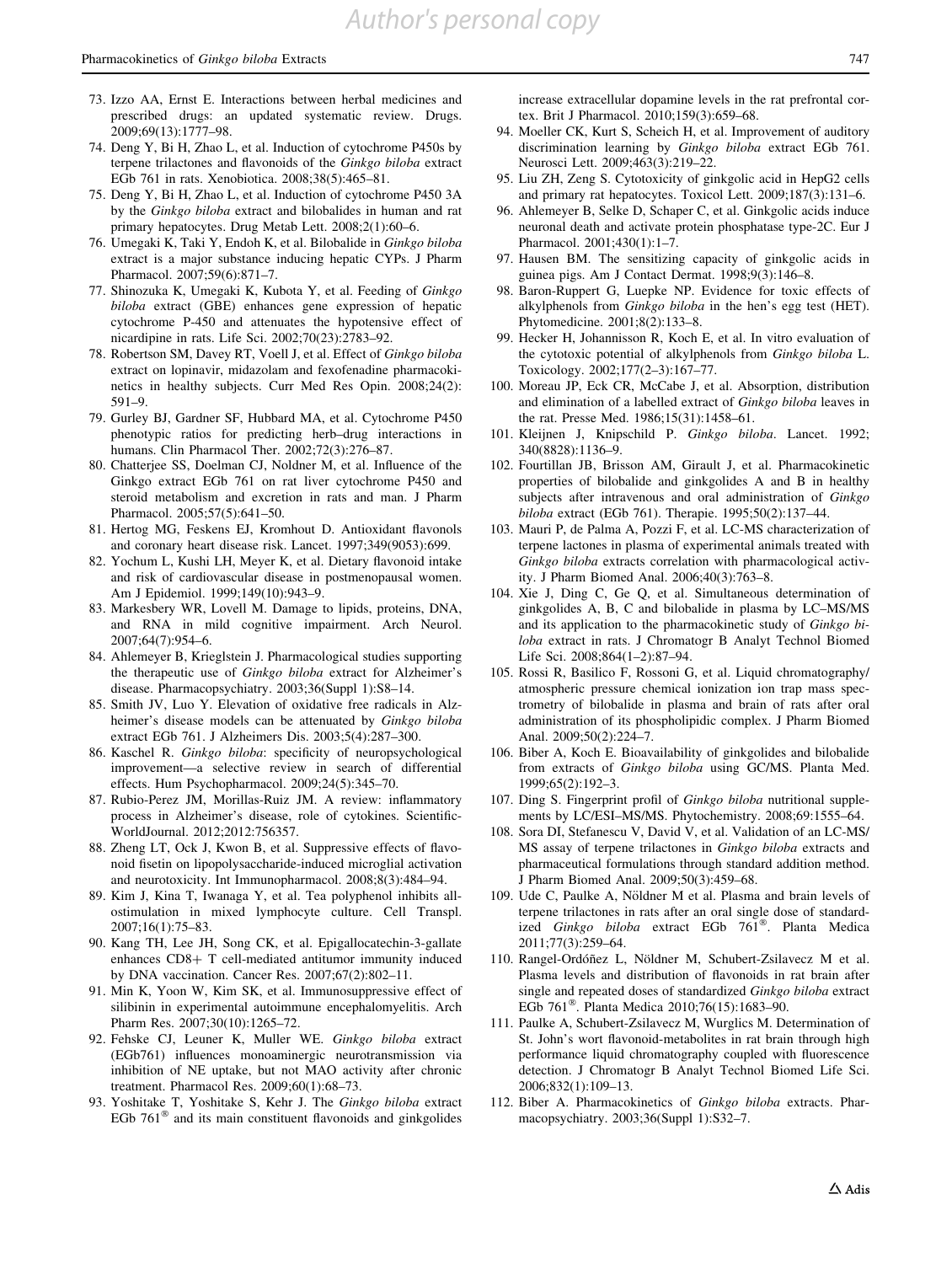- <span id="page-21-0"></span>113. Manach C, Morand C, Crespy V, et al. Quercetin is recovered in human plasma as conjugated derivatives which retain antioxidant properties. FEBS Lett. 1998;426(3):331–6.
- 114. Cermak R, Landgraf S, Wolffram S. The bioavailability of quercetin in pigs depends on the glycoside moiety and on dietary factors. J Nutr. 2003;133(9):2802–7.
- 115. Hollman PC, van Trijp JM, Buysman MN, et al. Relative bioavailability of the antioxidant flavonoid quercetin from various foods in man. FEBS Lett. 1997;418(1–2):152–6.
- 116. Erlund I, Kosonen T, Alfthan G, et al. Pharmacokinetics of quercetin from quercetin aglycone and rutin in healthy volunteers. Eur J Clin Pharmacol. 2000;56(8):545–53.
- 117. Williamson G, Manach C. Bioavailability and bioefficacy of polyphenols in humans. II. Review of 93 intervention studies. Am J Clin Nutr. 2005;81(1 Suppl):243S–55S.
- 118. Paulke A, Noldner M, Schubert-Zsilavecz M, et al. St. John's wort flavonoids and their metabolites show antidepressant activity and accumulate in brain after multiple oral doses. Pharmazie. 2008;63(4):296–302.
- 119. Wang FM, Yao TW, Zeng S. Determination of quercetin and kaempferol in human urine after orally administrated tablet of Ginkgo biloba extract by HPLC. J Pharm Biomed Anal. 2003;33(2):317–21.
- 120. Watson DG, Pitt AR. Analysis of flavonoids in tablets and urine by gas chromatography/mass spectrometry and liquid chromatography/mass spectrometry. Rapid Commun Mass Spectr. 1998;12(4):153–6.
- 121. Ding S, Dudley E, Chen L, et al. Determination of active components of Ginkgo biloba in human urine by capillary highperformance liquid chromatography/mass spectrometry with on-line column-switching purification. Rapid Commun Mass Spectr. 2006;20(24):3619–24.
- 122. Ude C. Pharmakokinetische Charakterisierung der Terpenlaktone aus Ginkgo biloba im ZNS am Tiermodell [Dissertation zur Erlangung des Doktorgrades der Naturwissenschaften]. Frankfurt am Main: Goethe Universität Frankfurt am Main; 2010.
- 123. Wang DL, Liang Y, Chen WD, et al. Identification of ginkgolide B metabolites in urine and rat liver cytochrome P450 enzymes responsible for their formation in vitro. Acta Pharmacol Sin. 2008;29(3):376–84.
- 124. Suehiro M, Simpson NR, Underwood MD, et al. In vivo biodistribution of ginkgolide B, a constituent of Ginkgo biloba, visualized by MicroPET. Planta Medica. 2005;71(7):622–7.
- 125. Lv H, Wang G, Wu X, et al. Transport characteristics of ginkgolide B by Caco-2 cells and examination of ginkgolide B oral absorption potential using rat in situ intestinal loop method. Int J Pharm. 2008;351(1–2):31–5.
- 126. Mauri P, Minoggio M, Iemoli L, et al. Liquid chromatography/ atmospheric pressure chemical ionization ion trap mass spectrometry of terpene lactones in plasma of animals. J Pharm Biomed Anal. 2003;32(4–5):633–9.
- 127. Woelkart K, Feizlmayr E, Dittrich P, et al. Pharmacokinetics of bilobalide, ginkgolide A and B after administration of three different Ginkgo biloba L. preparations in humans. Phytother Res PTR. 2010;24(3):445–50.
- 128. Butterweck V, Liefländer-Wulf U, Winterhoff H, et al. Plasma levels of hypericin in presence of procyanidin B2 and hyperoside: a pharmacokinetic study in rats. Planta Medica. 2003;69(3):189–92.
- 129. Lang D, Ude C, Wurglics M, et al. Brain permeability of bilobalide as probed by microdialysis before and after middle cerebral artery occlusion in mice. J Pharm Pharm Sci. 2010;13(4):607–14.
- 130. Chen WD, Liang Y, Xie L, et al. Pharmacokintics of the ginkgo B following intravenous administration of ginkgo B emulsion in rats. Biol Pharm Bull. 2007;30(1):1–5.
- 131. Madgula VLM, Avula B, Yu Y, et al. Intestinal and blood–brain barrier permeability of ginkgolides and bilobalide: in vitro and in vivo approaches. Planta Medica. 2010;76:599–606.
- 132. Hollman PC, Bijsman MN, van Gameren Y, et al. The sugar moiety is a major determinant of the absorption of dietary flavonoid glycosides in man. Free Radic Res. 1999;31(6):569–73.
- 133. Hollman PC, de Vries JH, van Leeuwen SD, et al. Absorption of dietary quercetin glycosides and quercetin in healthy ileostomy volunteers. Am J Clin Nutr. 1995;62(6):1276–82.
- 134. DuPont MS, Day AJ, Bennett RN, et al. Absorption of kaempferol from endive, a source of kaempferol-3-glucuronide, in humans. Eur J Clin Nutr. 2004;58(6):947–54.
- 135. Wolffram S, Blöck M, Ader P. Quercetin-3-glucoside is transported by the glucose carrier SGLT1 across the brush border membrane of rat small intestine. J Nutr. 2002;132(4):630–5.
- 136. Graefe EU, Wittig J, Mueller S, et al. Pharmacokinetics and bioavailability of quercetin glycosides in humans. J Clin Pharmacol. 2001;41(5):492–9.
- 137. Day AJ, Mellon F, Barron D, et al. Human metabolism of dietary flavonoids: identification of plasma metabolites of quercetin. Free Radic Res. 2001;35(6):941–52.
- 138. Watson DG, Oliveira EJ. Solid-phase extraction and gas chromatography–mass spectrometry determination of kaempferol and quercetin in human urine after consumption of Ginkgo biloba tablets. J Chromatogr B Biomed Sci Appl. 1999;723(1–2): 203–10.
- 139. Pietta PG, Gardana C, Mauri PL, et al. Identification of flavonoid metabolites after oral administration to rats of a Ginkgo biloba extract. J Chromatogr B Biomed Appl. 1995;673(1): 75–80.
- 140. Rechner AR, Smith MA, Kuhnle G, et al. Colonic metabolism of dietary polyphenols: influence of structure on microbial fermentation products. Free Radic Biol Med. 2004;36(2):212–25.
- 141. Pietta PG, Gardana C, Mauri PL. Identification of Ginkgo biloba flavonol metabolites after oral administration to humans. J Chromatogr B Biomed Sci Appl. 1997;693(1):249–55.
- 142. Zhao Y, Sun Y, Li C. Simultaneous determination of ginkgo flavonoids and terpenoids in plasma: ammonium formate in LC mobile phase enhancing electrospray ionization efficiency and capacity. J Am Soc Mass Spectr. 2008;19(3):445–9.
- 143. Nieder M. Pharmakokinetik der Ginkgo Flavonole im Plasma. Müncher Medizinische Wochenschrift. 1991;133:61-2.
- 144. Wójcicki J, Gawrońska-Szklarz B, Bieganowski W, et al. Comparative pharmacokinetics and bioavailability of flavonoid glycosides of Ginkgo biloba after a single oral administration of three formulations to healthy volunteers. Mater Med Pol. 1995;27(4):141–6.
- 145. Drago F, Floriddia ML, Cro M, et al. Pharmacokinetics and bioavailability of a Ginkgo biloba extract. J Ocul Pharmacol Ther. 2002;18(2):197–202.
- 146. Kaschel R. Ginkgo-Extrakt bei Personen mit nachlassender mentaler Leistungsfähigkeit. Studienergebnisse differenziert betrachten. Pharmazie in unserer Zeit. 2009;38(5):432–9.
- 147. Greenblatt DJ, von Moltke LL, Luo Y, et al. Ginkgo biloba does not alter clearance of flurbiprofen, a cytochrome P450–2C9 substrate. J Clin Pharmacol. 2006;46(2):214–21.
- 148. Jiang X, Williams KM, Liauw WS, et al. Effect of ginkgo and ginger on the pharmacokinetics and pharmacodynamics of warfarin in healthy subjects. Br J Clin Pharmacol. 2005;59(4):425–32.
- 149. Uchida S, Yamada H, Li XD, et al. Effects of Ginkgo biloba extract on pharmacokinetics and pharmacodynamics of tolbutamide and midazolam in healthy volunteers. J Clin Pharmacol. 2006;46(11):1290–8.
- 150. Markowitz JS, Donovan JL, Lindsay DeVane C, et al. Multipledose administration of Ginkgo biloba did not affect cytochrome